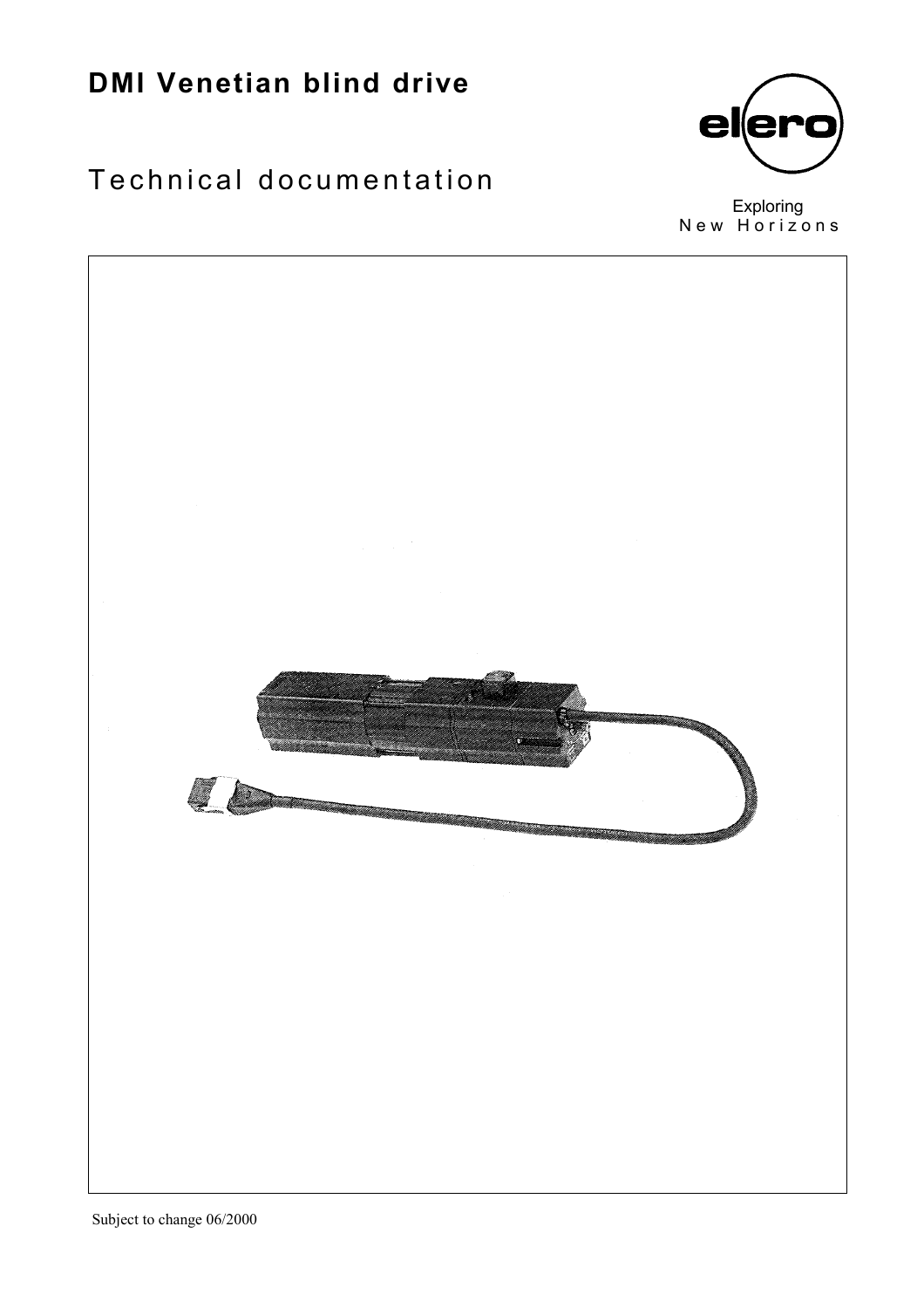

# **Drive**

|   | $\overline{\mathbf{4}}$ |
|---|-------------------------|
|   | $\overline{4}$          |
|   | $\boldsymbol{4}$        |
|   | $\overline{4}$          |
|   |                         |
| 3 |                         |
|   |                         |
|   |                         |
|   | $\overline{7}$          |
|   |                         |
|   |                         |
| 5 |                         |

# **Commissioning**

|   |                         | 11 |
|---|-------------------------|----|
|   |                         | 12 |
|   |                         | 13 |
|   |                         | 14 |
| 8 |                         |    |
|   |                         | 15 |
|   |                         | 16 |
|   | 9 Factory commissioning |    |
|   |                         | 17 |
|   |                         |    |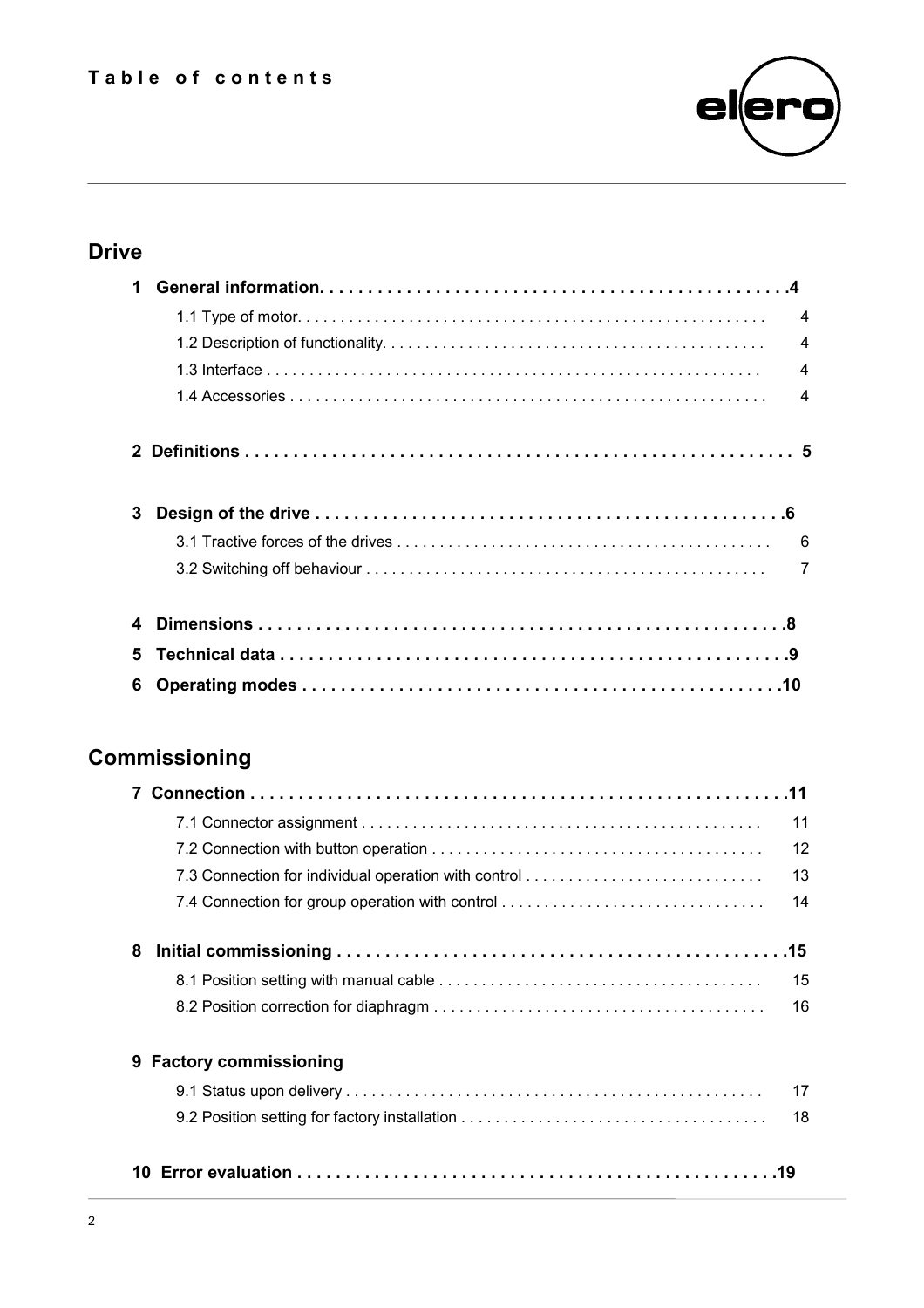

# **Interface**

|                                                | 20 |
|------------------------------------------------|----|
|                                                | 20 |
|                                                | 20 |
|                                                |    |
|                                                |    |
|                                                |    |
|                                                | 23 |
|                                                | 23 |
|                                                | 24 |
|                                                | 25 |
|                                                | 26 |
|                                                | 26 |
| 14.3.2 Start-up and torque behaviour  (code O) | 27 |
|                                                | 28 |
|                                                | 29 |
|                                                | 29 |
|                                                | 30 |
|                                                | 31 |
|                                                |    |
|                                                |    |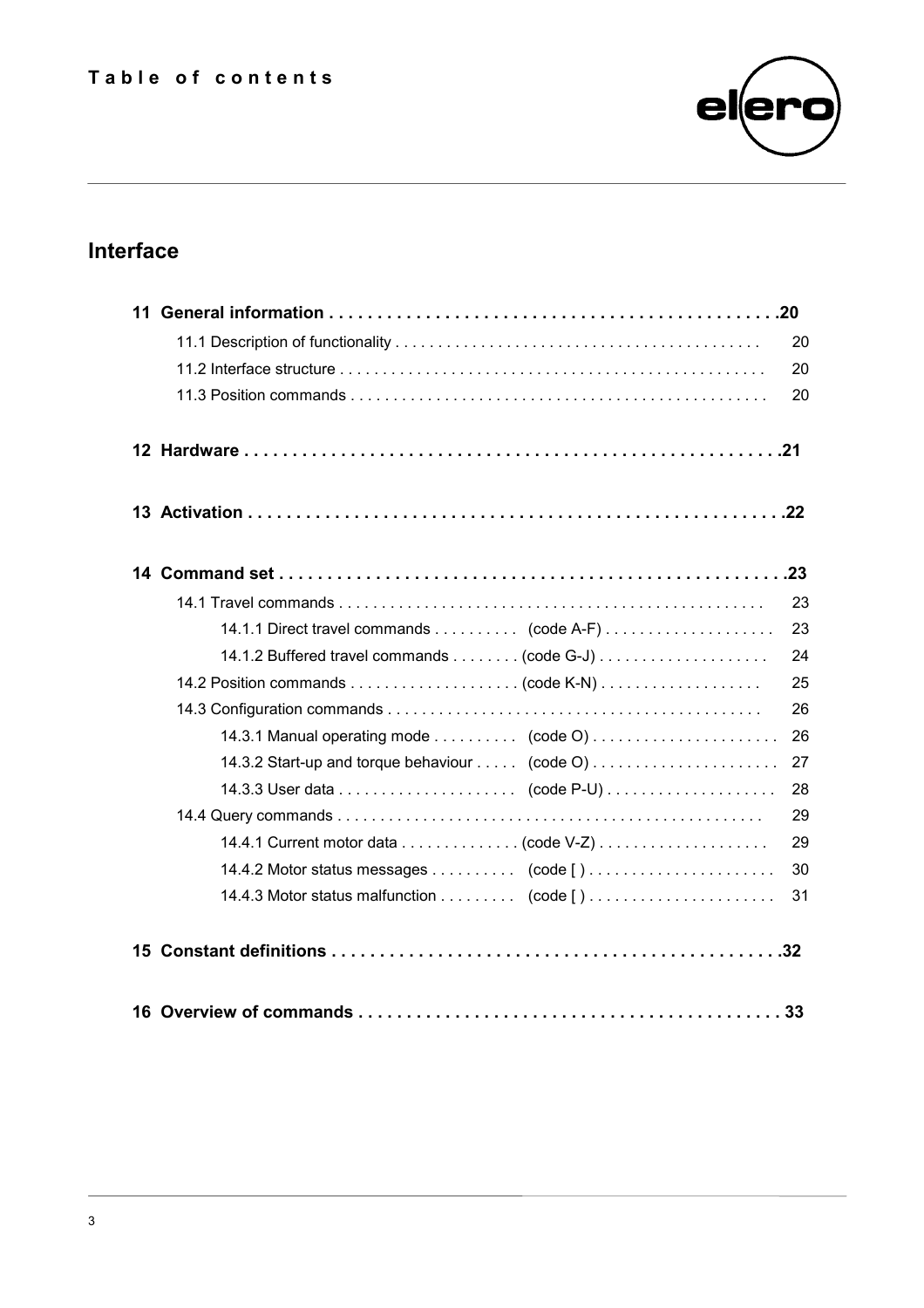General Information



# **1 General information**

#### **1.1 Type of motor**

| <b>Functional section</b> | <b>Design</b>                                        |
|---------------------------|------------------------------------------------------|
| Motor                     | Single-phase – asynchronous with auxiliary condenser |
| Position transmitter      | 2 Hall effect sensors with rotor magnet              |
| <b>Brake</b>              | Noiseless hysteresis brake                           |
| Position resolution       | Max. 1.68 degrees                                    |
| Continuous operation time | Up to 20 min, depending on torque setting            |

Tab.1 Type of motor

#### **1.2 Description of functionality**

To allow you to achieve the highest level of functionality possible, many motor parameters (speed, pull capacity, operating mode, etc.) are directly accessible via a **D**igital **M**otor **I**nterface **DMI**. The electronic coil control makes it possible to position the drive precisely. A hysteresis brake allows you to change the position almost noiselessly. The variable torque setting provides a certain amount of protection for the product.

Essentially, the drive can be operated with any standard commercially available locked awning sensor or with an intelligent control system. Each operating mode offers corresponding functions.

It is possible to include multiple motors in the circuit running in parallel. Specific types of feedback information from the group can nevertheless be used during controlled operating mode (position reached, torque overload, etc.).

#### **1.3 Requirements for installation**

The drive electronics work in a temperature range from -40°C to +125°C. This makes it possible to use the unit inside and outside with no problem (IP 44 protection level against splashed water). The drive is protected against overheating by a built in thermostat.

#### **1.4 Accessories**

DMI assembly cable for setting all enabled suspended material positions. elero No.:

An interface converter for operating a drive with PC and the corresponding test software is available upon request for test purposes.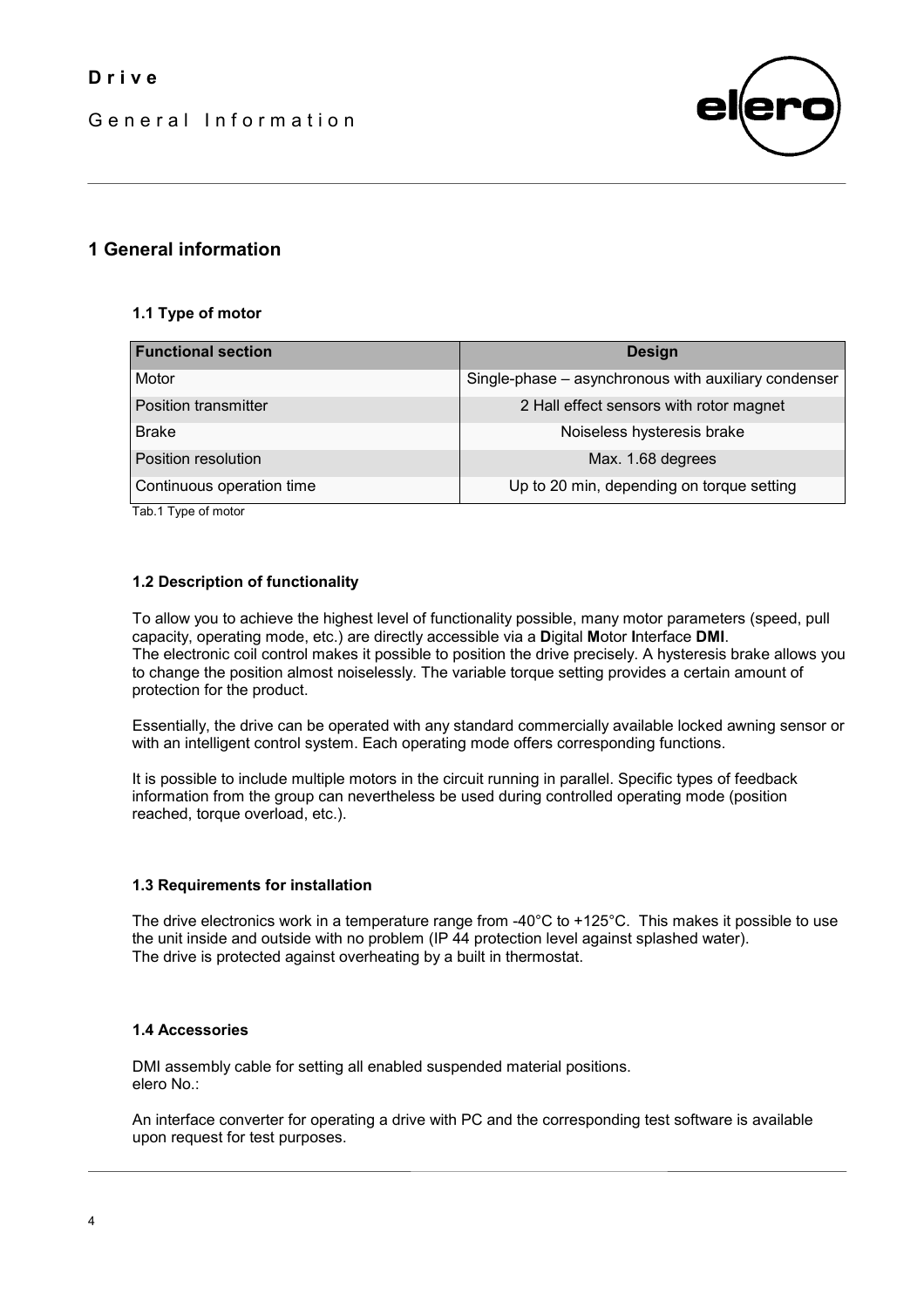Definitions



# **2 Definitions**

The following definitions of terms apply to this operating manual:



Fig.1 Definitions

For suspended material without a work setting, Down1 = Down2. The maximum turning can be determined as desired, but must not be more that 2048 impulses (9 revolutions) different from Down2.

| <b>Torgue</b>   | -                        | Settings with this designation are associated with the motor torque. |
|-----------------|--------------------------|----------------------------------------------------------------------|
| <b>Rotation</b> | $\overline{\phantom{a}}$ | These parameters deal with speed monitoring.                         |
| <b>Motion</b>   | $\overline{\phantom{0}}$ | Specification of motion (slow / fast)                                |
| Delay -         | -                        | The duration until the beginning of a function can be set.           |
| <b>Cycles</b>   | -                        | A cycle is complete with each change in rotational direction.        |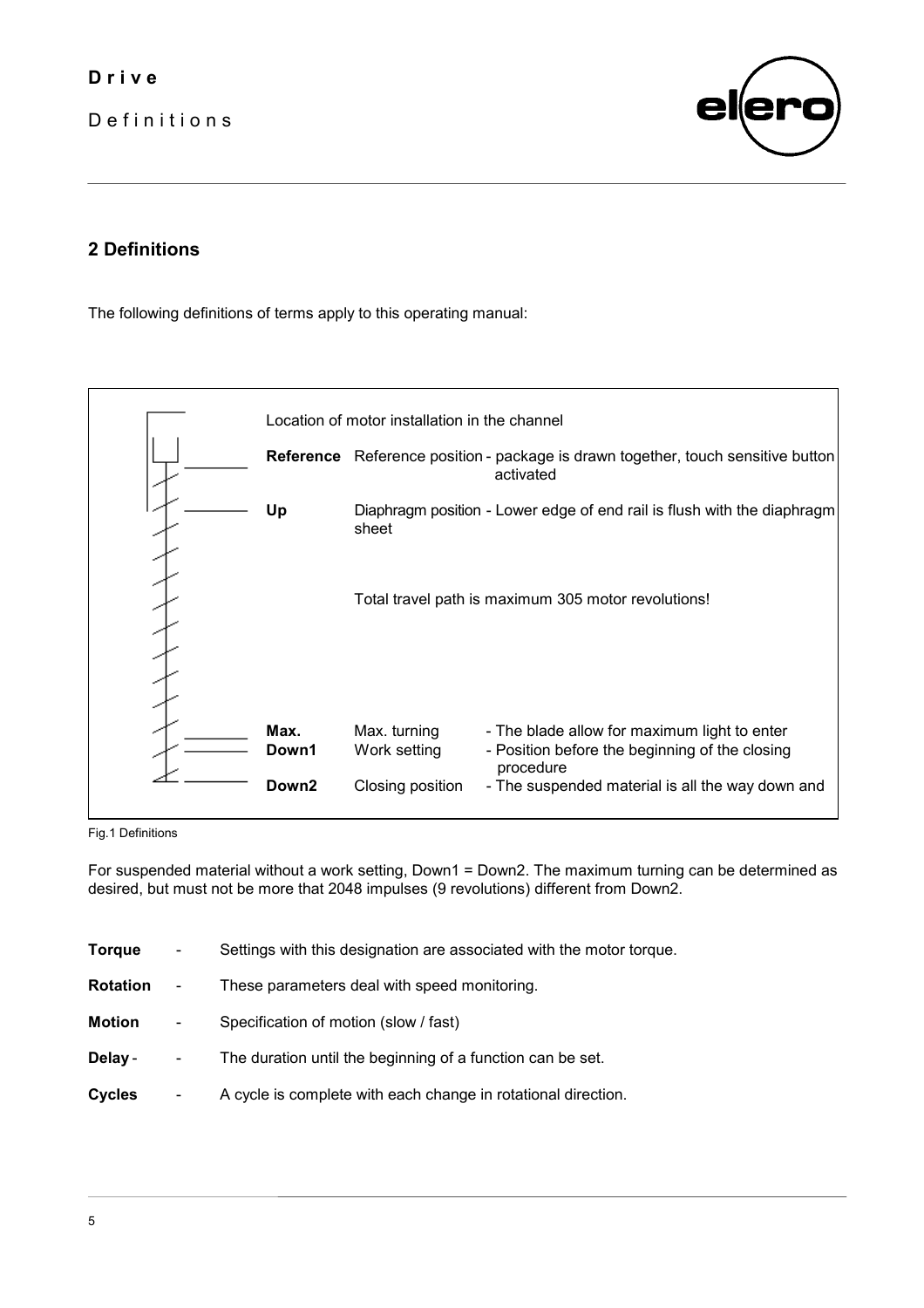Design of the drive



# **3 Design of the drive**

Selection table for determining the drive:

| <b>Torque</b> | Size of awning  |
|---------------|-----------------|
| 3 Nm          | $3 \text{ m}^2$ |
| 6 Nm          | $6 \text{ m}^2$ |

Tab. 2 Tractive capacity

Basic information in table:

| <b>Blades flanged</b>     |                 |
|---------------------------|-----------------|
| Width per blade:          | 60 to 90 mm     |
| Diameter of belt reel:    | $30 \text{ mm}$ |
| Thickness of raiser       | $0.34$ mm       |
| Weight (incl. fall rail): | 3.0 kg/ $m2$    |

### **3.1 Tractive forces of the drives**



Fig. 2 Tractive force diagram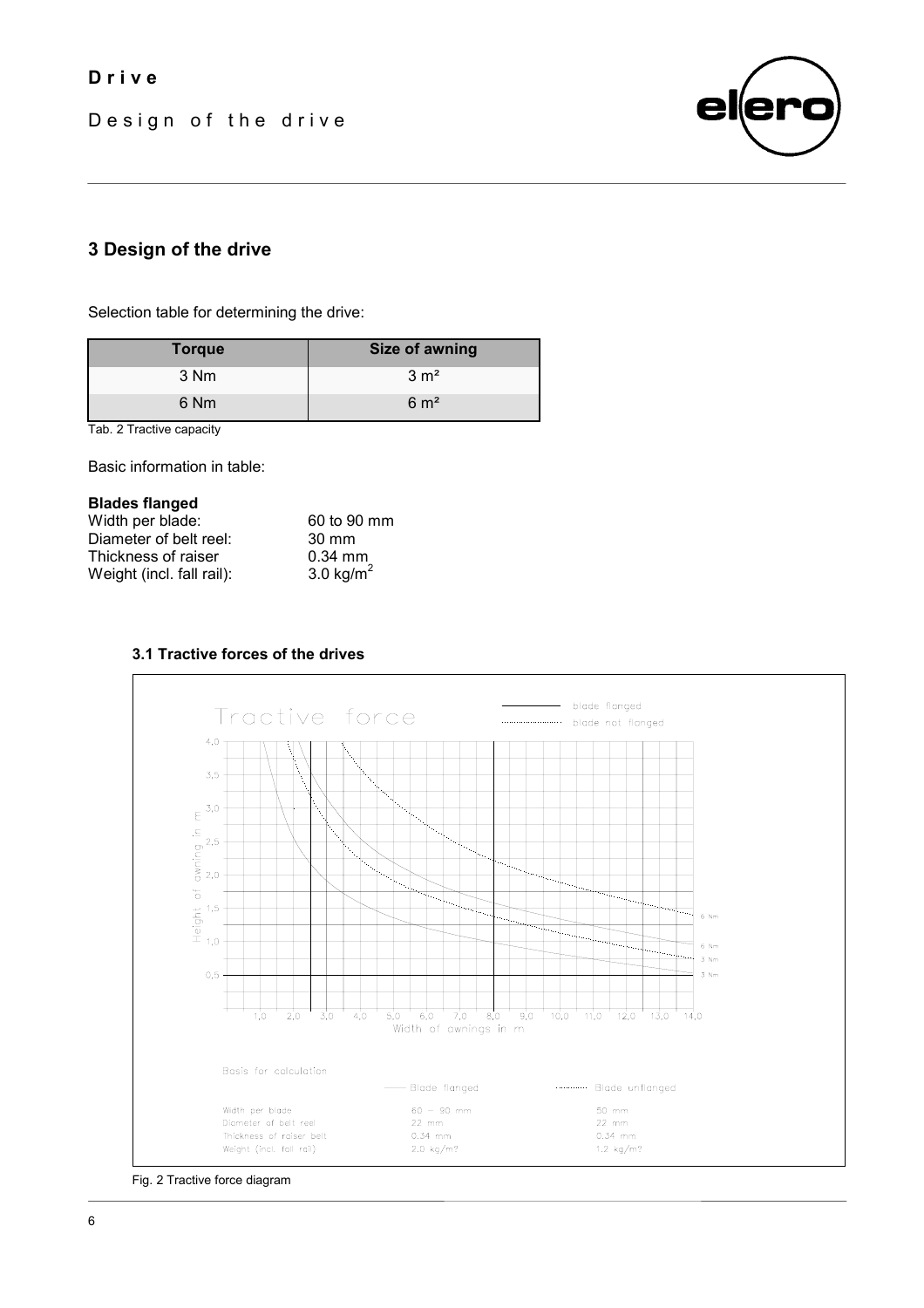Design of the drive



## **3.2 Switching off behaviour**

Maximum tractive (pulling) forces as a function of the max. torque force:



Fig. 3 Tractive forces

# **Note**

<u>|</u> The measured values refer to a power supply voltage of 230 V and an ambient temperature of 25° C. The switch-off forces depend on the voltage. With a voltage delta of 5 V a proportionate torque delta of 0.1 Nm is set. The thermal value is also a factor to be considered. It is subject to the changes in the friction values of the drive itself and of the suspended material that is being driven.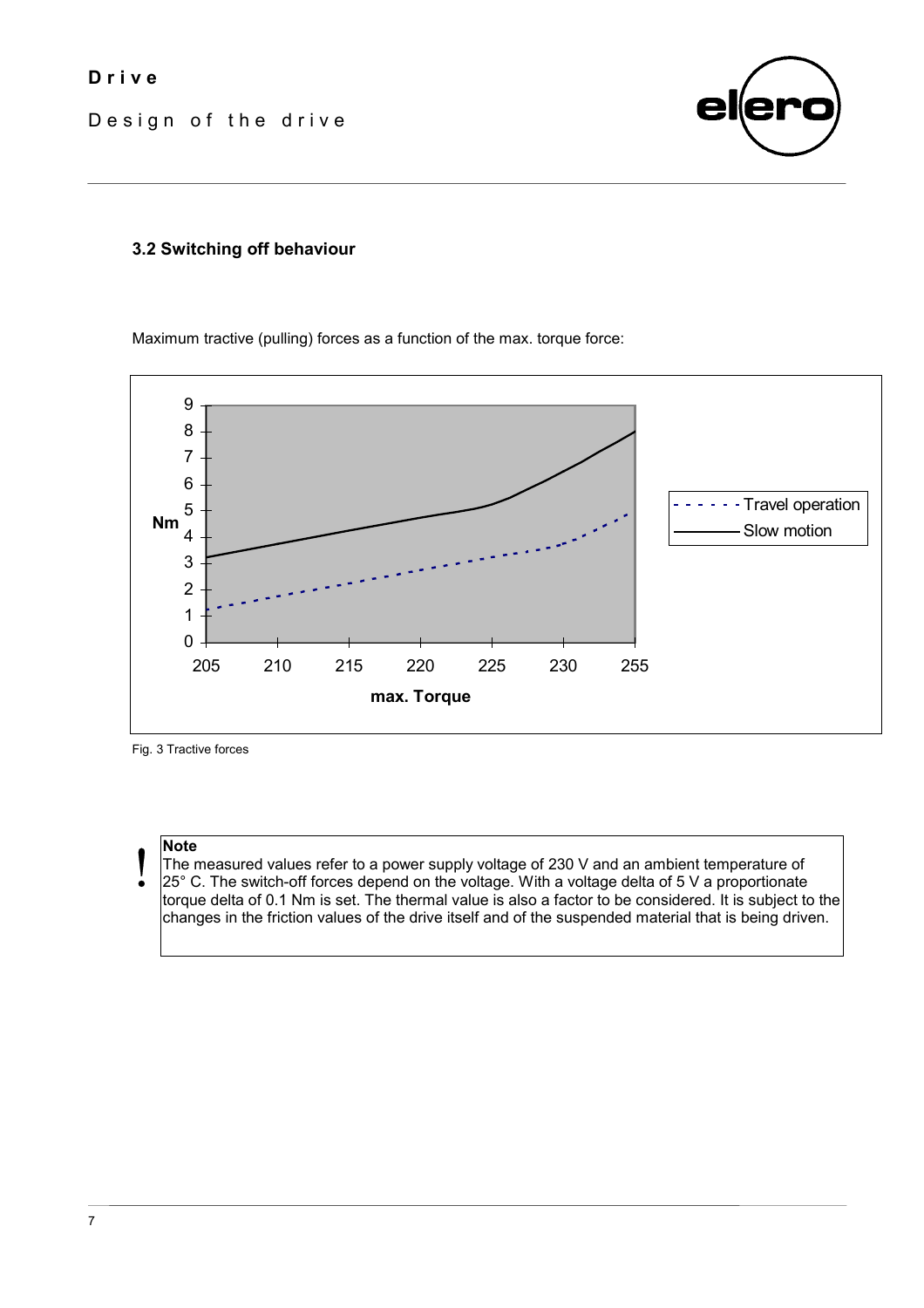# **Drive**

Dimensions



# **4 Dimensions**

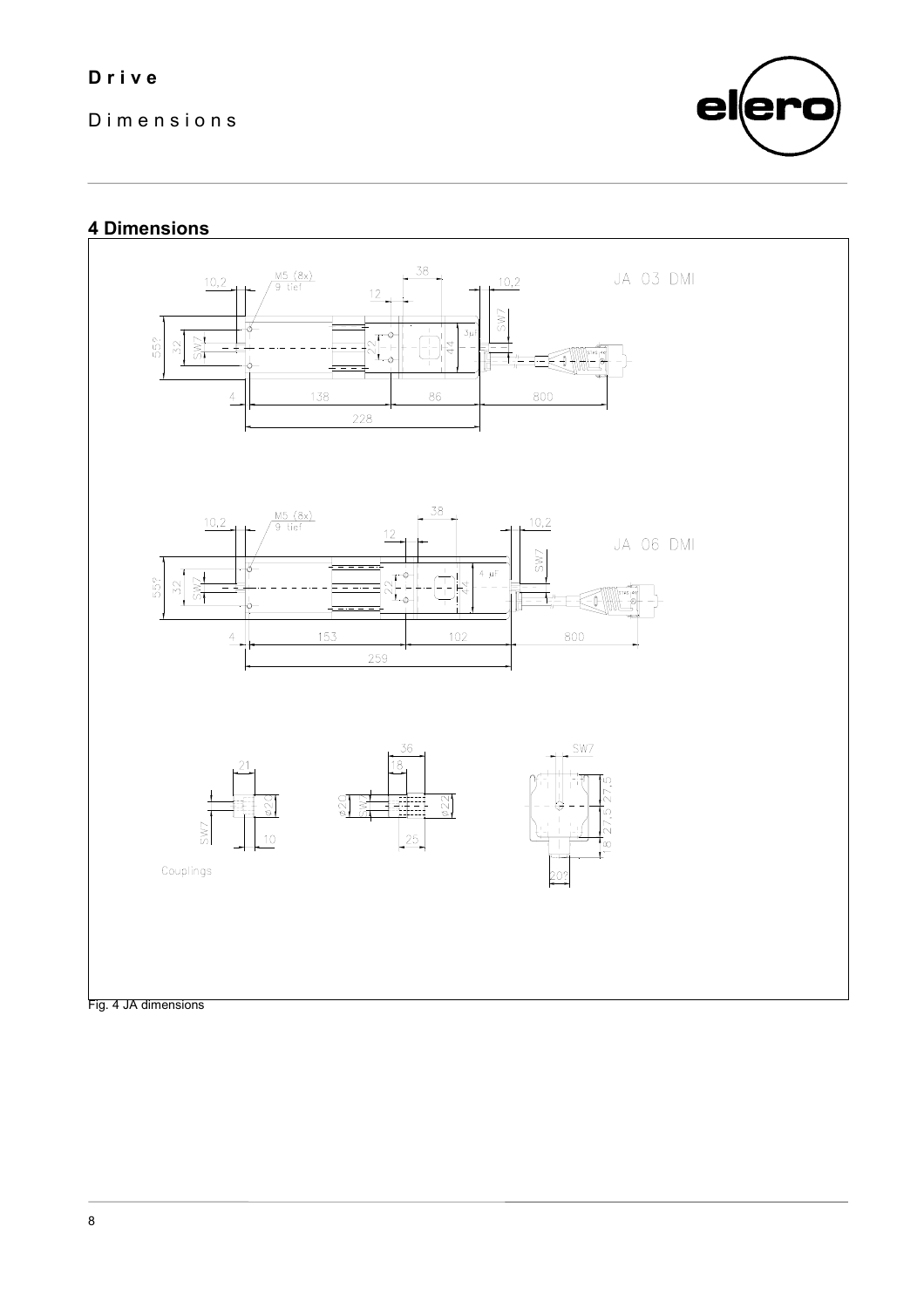Technical data



# **5 Technical data**

| <b>Drive data</b>          | <b>Unit</b>        | <b>Drive type</b>  |                 |
|----------------------------|--------------------|--------------------|-----------------|
|                            |                    | JA 03 <sup>1</sup> | <b>JA06</b>     |
| Torque                     | <b>Nm</b>          | 3                  | 6               |
| Limit switch range         | <b>Revolutions</b> | 305                | 305             |
| Operating voltage          | $\vee$             | 230                | 230             |
| Mains frequency            | Hz                 | 50                 | 50              |
| Nominal current            | A                  | 0.50               | 0.65            |
| Power draw while in motion | W                  | 100                | 120             |
| Power draw on standby      | W                  | 1.75               | 1.75            |
| Power supply condenser     | $\mu$ F            | 1                  | 1               |
| Motor condenser            | $\mu$ F            | 3                  | $\overline{4}$  |
| Max. speed                 | rpm                | 2800 / 26          | 2800 / 26       |
| Variable speed range       | rpm                | $0.1 - 4.1$        | $0.1 - 4.1$     |
| KB operating mode          | min                | $6\phantom{1}$     | 5               |
| Connector type             |                    | STAS4              | STAS4           |
| Length of cable            | m                  | 0.8                | 0.8             |
| Cross section cable        | mm                 | $5 \times 0.75$    | $5 \times 0.75$ |
| Protection type            |                    | <b>IP 44</b>       | IP 44           |
| Test symbol                |                    |                    |                 |
| Weight                     | Kg                 | 1,5                |                 |

Tab. 3 Technical data 1) JA is the German abbreviation for awning (Jalousien)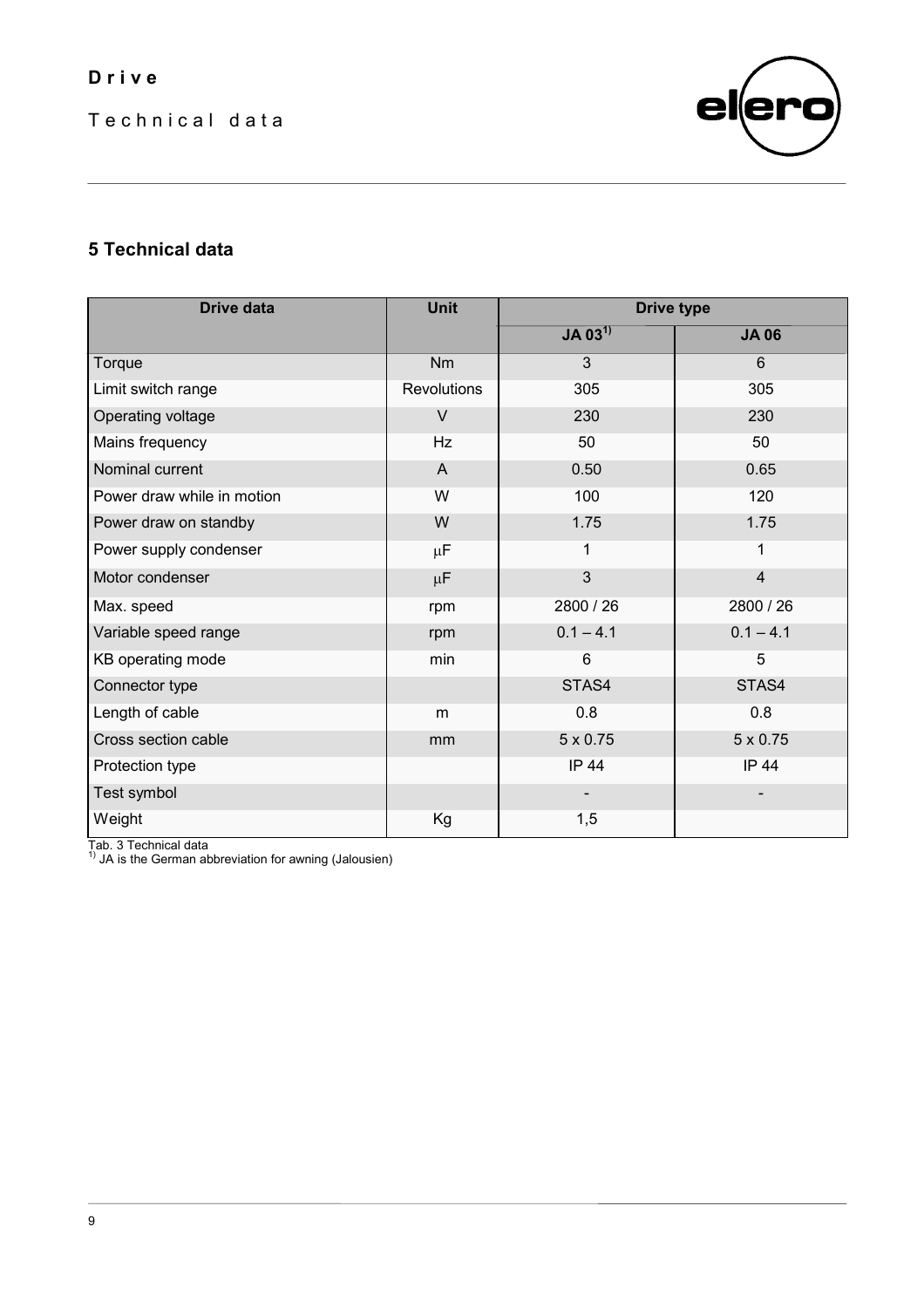Operating mode



# **6 Operating modes**

Essentially there are two operating modes, manual (control by buttons, conventional controls) and communication.

After power is restored, the drive is in manual operating mode. After a valid command symbol with the correct parity is encountered (ASCII A-[ ), communication is active.

The only way to switch over into manual operation is after the power supply has been interrupted.

A number of manual operating functions are stored on the drive:

- Dead man
- Self hold
- Inverse self hold
- Automatic turning

# <u>|</u> **Note**

In general, motion in the upward or downward direction can always be stopped by activating the opposite direction key.

Each travel motion begins with the slow travel specified in Delay Slow. This makes it possible to convert the smallest switching times of a conventional relay control into individual steps of the drive. For longer switching, the drive runs at rapid speed as long as the relay is closed.

Automatic turning can be combined with the operating modes Self Hold and Inverse Self Hold. After reaching Down2, the drive moves to Position Max.

Different durations of activation of a travel direction key result in different travel functions. With the Impulse function, the drive runs as long as a key is being pressed:

| <b>Keys pressed</b> | Drive response based on operating mode |                  |                          |                          |
|---------------------|----------------------------------------|------------------|--------------------------|--------------------------|
|                     | Dead man                               | <b>Self hold</b> | <b>Inverse self hold</b> | <b>Automatic turning</b> |
| DOWN short          | DOWN impulse                           | DOWN Impulse     | Approach Down1           |                          |
| DOWN long           | DOWN impulse                           | Approach Down1   | DOWN impulse             |                          |
| 2x DOWN             | 2x DOWN                                | 2x DOWN          | DOWN to Down2            | DOWN to Down2 then Max   |
| short               | impulse                                | <i>impulse</i>   |                          |                          |
| DOWN long +         | 2x DOWN                                | DOWN to Down2    | DOWN impulse /approach   | DOWN to Down2 then Max   |
| <b>DOWN</b>         | <i>impulse</i>                         |                  | Down1                    |                          |
| UP short            | UP impulse                             | UP impulse       | UP to Up                 |                          |
| UP long             | UP impulse                             | UP to Up         | UP impulse               |                          |

Tab. 4 Operating modes

The limit value for evaluating the keystroke as short or long is specified by the Delay Fixed configuration tab. The value entered there is multiplied by 20 ms to yield the length of time until Self Hold or until impulse output in the case of inverse operating mode.

The system switches from slow travel to rapid travel when there is a keystroke delay longer than what is defined in Delay Slow. Here as well, the numeric value that is entered is multiplied by 20 ms.

The measurement tolerance for the time to press the key is  $104.66 \mu s$ . This ensures equal recognition of the duration for pressing the key for group switching.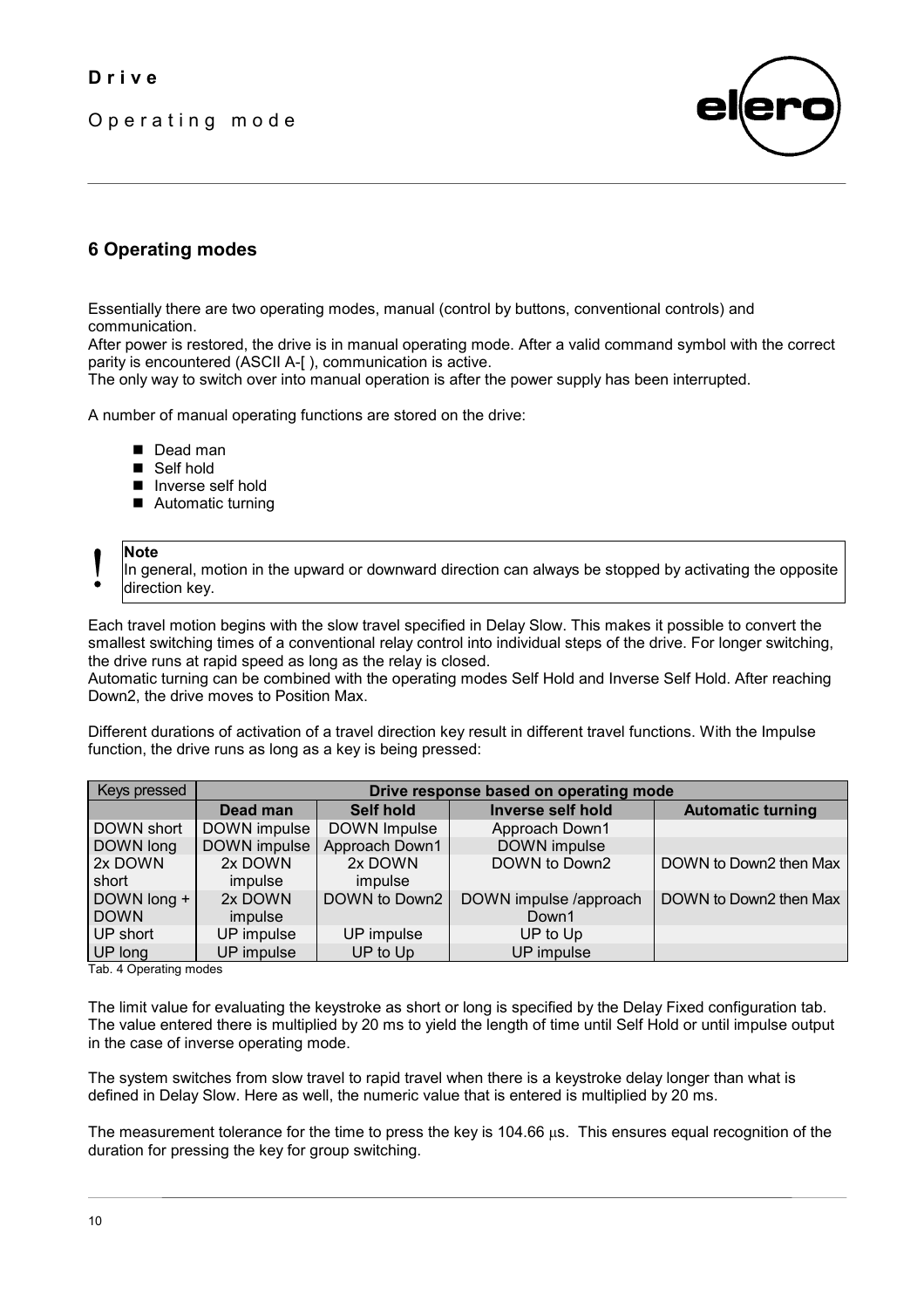Connection



# **7 Connection**

# **7.1 Connector assignment**

The drive comes complete with a sprayed Hirschmann STAS4 connector.

- PE Protective earth wire<br>N Neutral line
- Neutral line
- L Phase<br>B RXD d
- B RXD data line 230 V-secure (drive receives in communication operating mode)<br>A TXD data line 230 V-secure (drive transmits in communication operating mode)
- TXD data line 230 V-secure (drive transmits in communication operating mode)

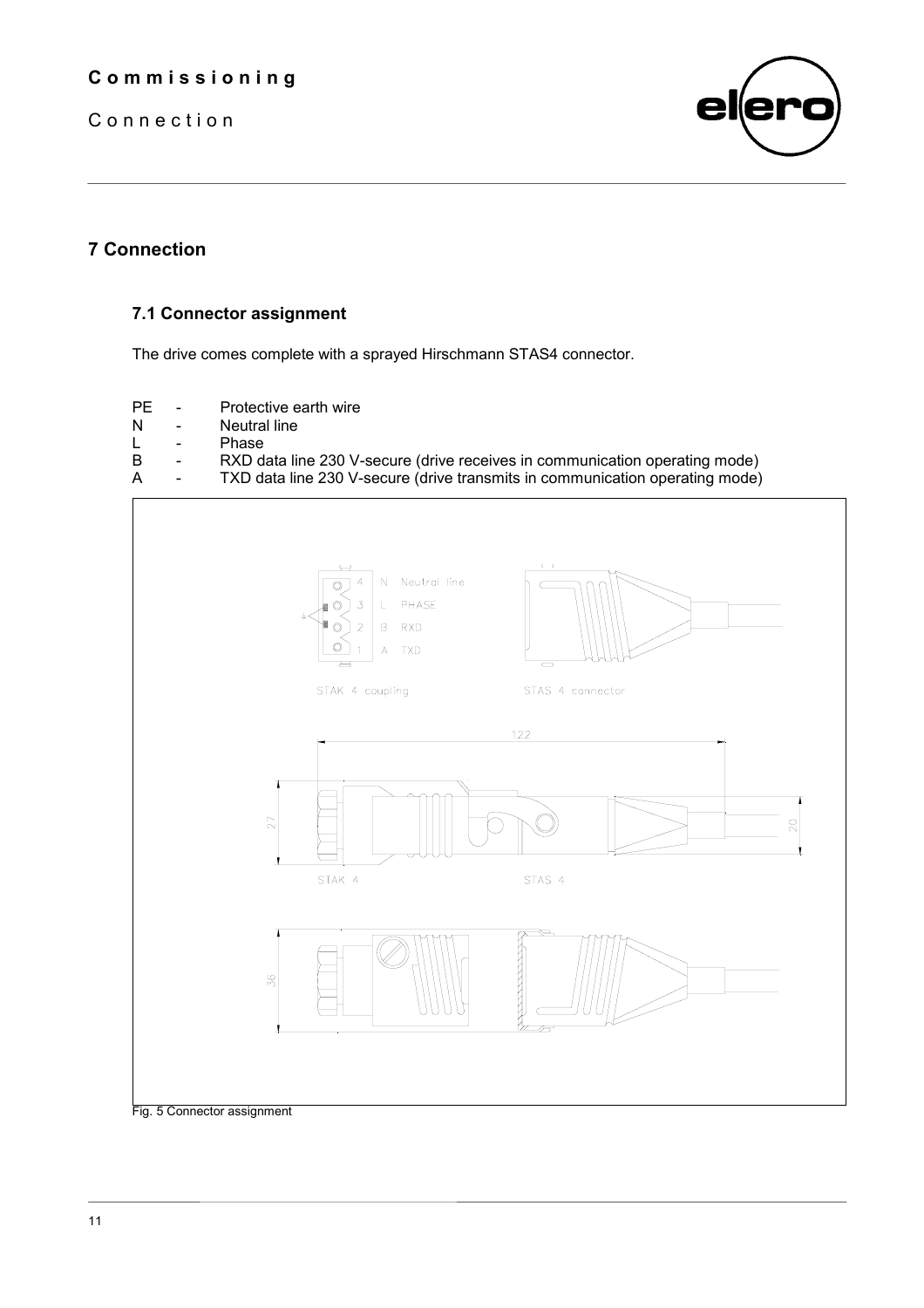# **Commissioning**

Connection



## **7.2 Connection for button operation**

Activation via button (L on control line A / B) suitable for:

- $\blacksquare$  Individual drives with button
- Simple group controls
- Operation on conventional sun protection systems

**Note**

<u>|</u> The operating modes specified in the operating tab apply (Dead man, etc.). The amount of time until Self Hold or until switching into rapid travel is determined in Delay Fixed and Delay Slow respectively.



Fig. 6 Connection diagram for operation by button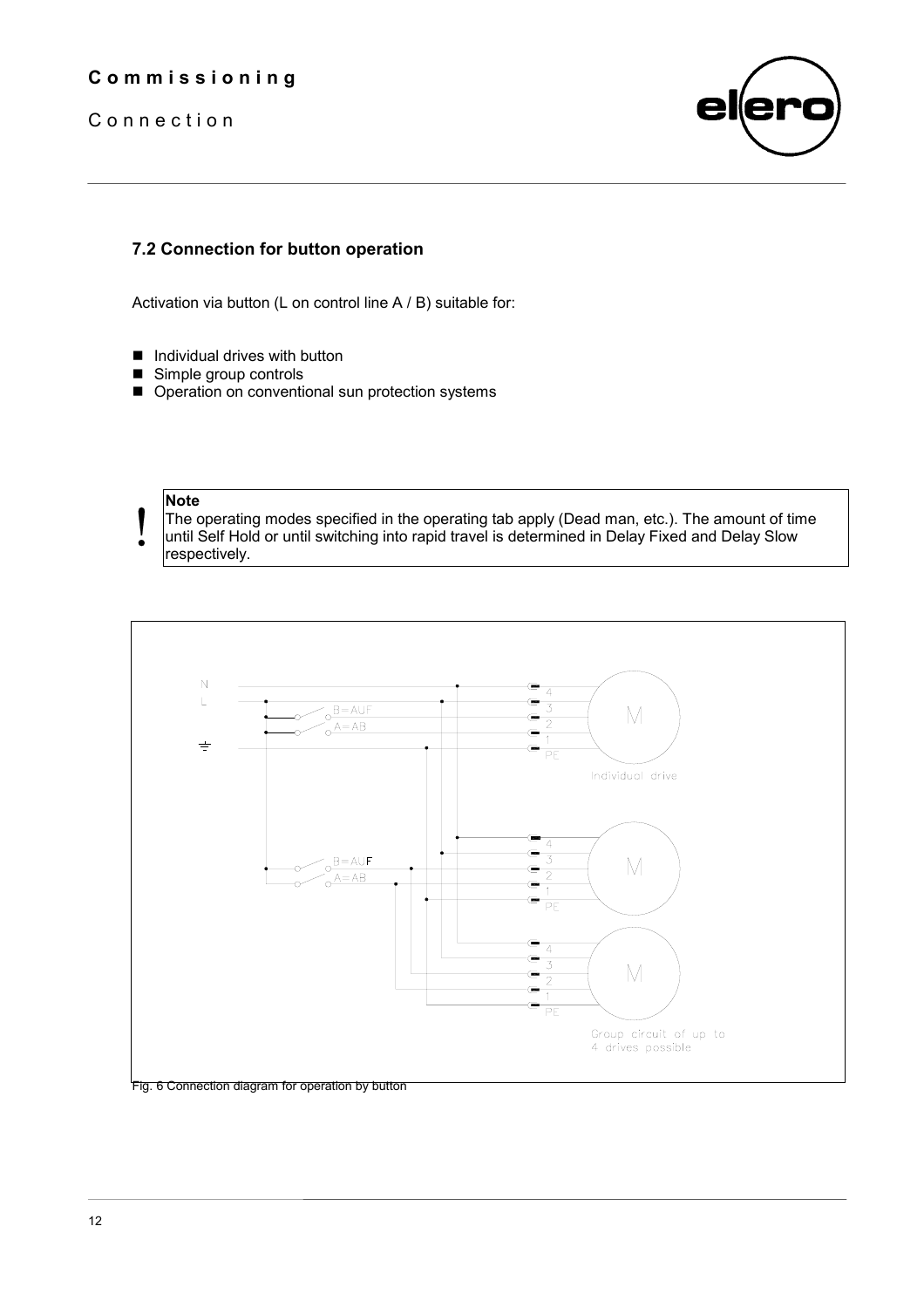Connection



# **7.3 Connection for individual operation with control**

Direct activation by means of motor commands. All functions of the drives can be used to full extent.

- Blade positioning
- Feedback reporting operating and error states
- Drive can be configured in any manner



Fig. 7 Connection diagram for individual operating mode with control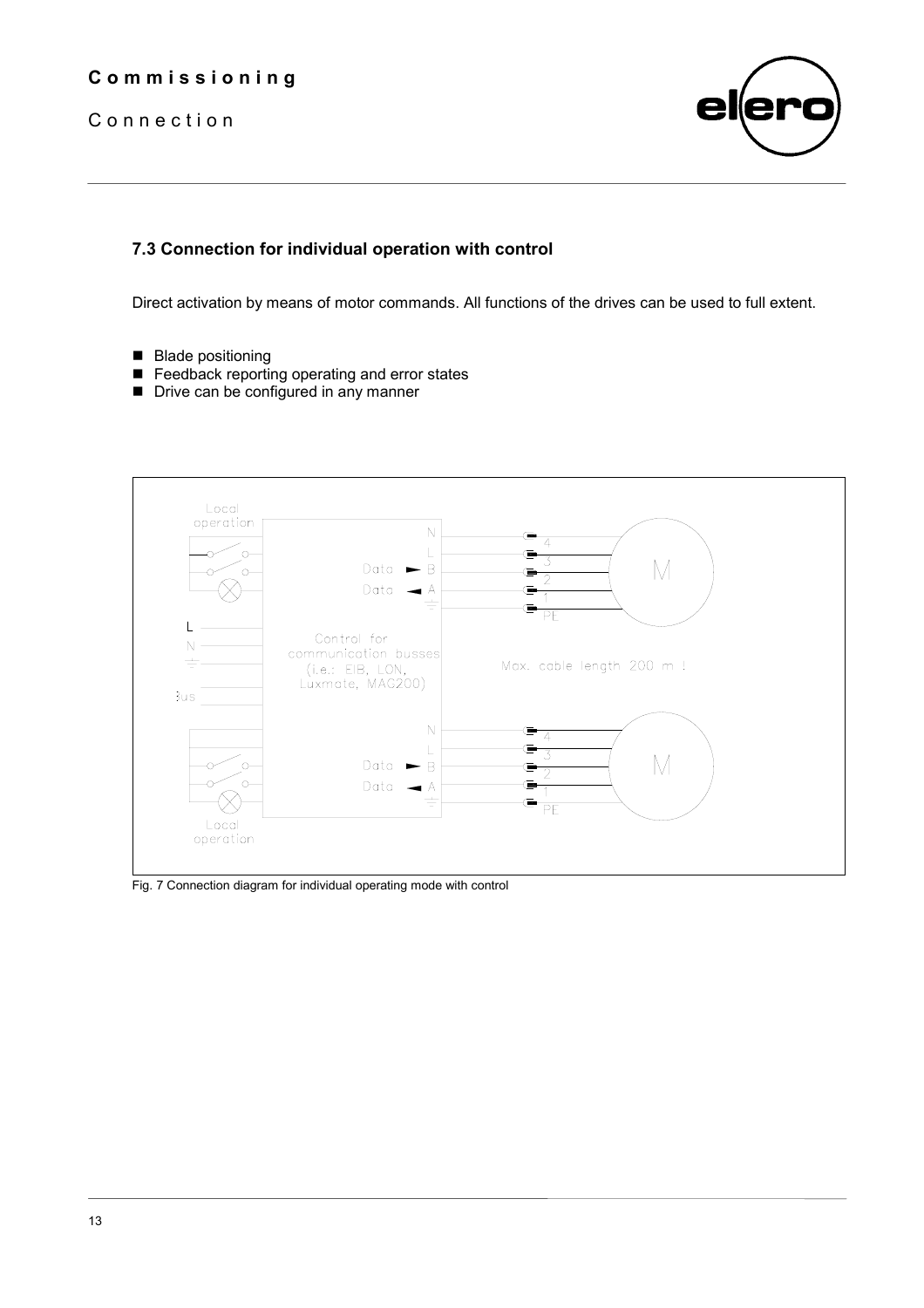# **Commissioning**

Connection



## **7.4 Connection for group operation with control**

Direct activation by means of motor commands.

- $\blacksquare$  Multiple drives in parallel possible with the same function (max. 4).
- Shared blade positioning.
- Conditioned feedback messages of operating and error states.
- Drive group can be configured in any manner in common.

The following points should be observed for a parallel circuit:

| Total cable length                       | Max. 200 m               |
|------------------------------------------|--------------------------|
| Cross section of line                    | Min. 1.5 mm <sup>2</sup> |
| Number of parallel drives in the circuit | $1 - 4$                  |
| Current per drive                        | Max. 1 A                 |

The % control signals are particularly suitable for activation. This makes it possible to use and position drives together in a precise manner even if they have differing heights.

**Note**

<u>|</u>

When evaluating the motor status data, no parity or checksum must be tested. These may be invalid for the various states of the drives.

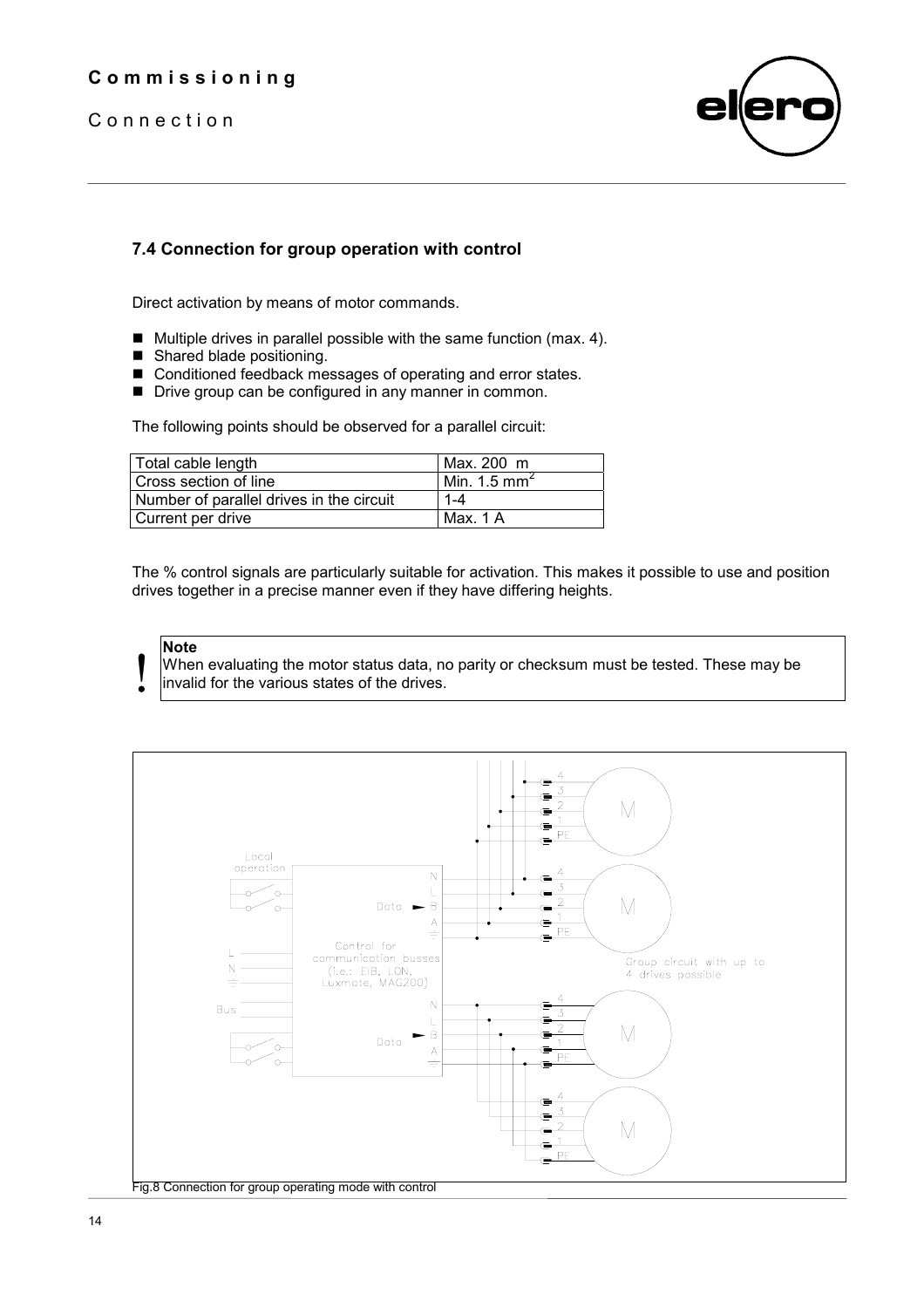# **Commissioning**

Initial commissioning



# **8 Initial commissioning**

### **8.1 Position setting with manual cable**

**Programming sequence** to create all positions:

**1.** To change into programming mode, move to the upper quarter of the suspended material. **Turn the power supply off and back on again!**

**2.** Pressing both keys simultaneously (> 5 sec.) after the power is restored switches the drive into programming mode. This is indicated by a brief automatic motion up and down.

Every **Position that is saved** takes place by pressing the key twice.  $($  > 1sec.)



**3.** Travel upward to the reference key by pressing the **white** key. The drive is now ready for a position to be entered.



**!**

Downward direction by activating the **black** key

- **5.** Travel down to Position Down2
- **4.** Travel down to Position Down1 -> Position saved (key pressed twice > 1 sec.)<br> **5.** Travel down to Position Down2 -> Position saved
	-



Upward direction by activating the **white** key

- **6.** Travel up maximum turning position -> Position saved
	-
- **7.** Travel up, diaphragm position -> Position saved
- -
- 
- **8.** Travel up to reference button  $\rightarrow$  Automatic end of programming mode

Positions that are **not** required can be jumped over by pressing the key twice again at the current position.

If no position has been saved within 10 minutes, the drive goes back into normal mode without modifying its position values.

During programming mode, the drive is automatically in dead man operation independently of the operating mode set in Operate. When switching from Slow to Rapid travel, the drive makes a slight pause so that programming mode will be more readily recognised. If the bit for limited position programming is set, only diaphragm correction is possible.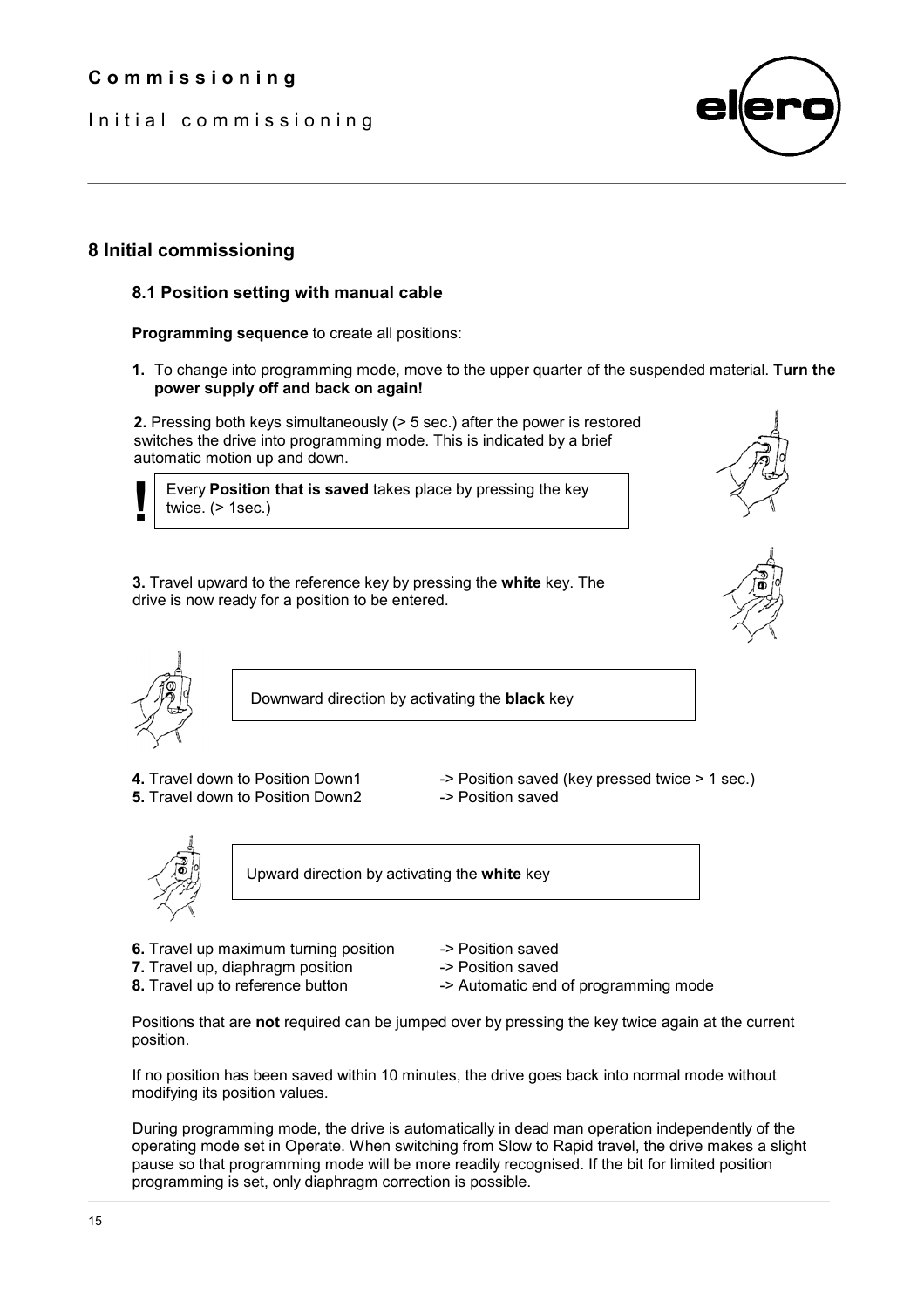Initial commissioning

# **8.2 Position correction for diaphragm**

**Programming sequence** to correct the diaphragm position:

- **1.** To change into programming mode, move to the upper quarter of the suspended material. **Turn the power supply off and then back on!**
- **2.** Activating both drives simultaneously (> 5 sec.) after the power has come back on switches the drive back into programming mode. This is indicated by a brief automatic motion up and down.

Each **saving of a position** is performed by pressing the key twice (> 1sec.).

**3.** Upward travel to the reference button by pressing the **white** button. The drive is now ready for position entry.





**!**

Downward direction by activating the **black** key

**4.** Travel down to the desired diaphragm position -> positions is stored (press the key twice)



Upward direction by activating the **white** key.

**5.** Travel upward to reference button -- > Automatic end of programming mode

If no position has been stored within 10 minutes, the drive goes back into normal mode without changing its position values.

During programming mode, the drive is automatically in dead man operation independently of the operating mode set in Operate. When switching from Slow to Rapid travel, the drive makes a slight pause so that programming mode will be more readily recognised.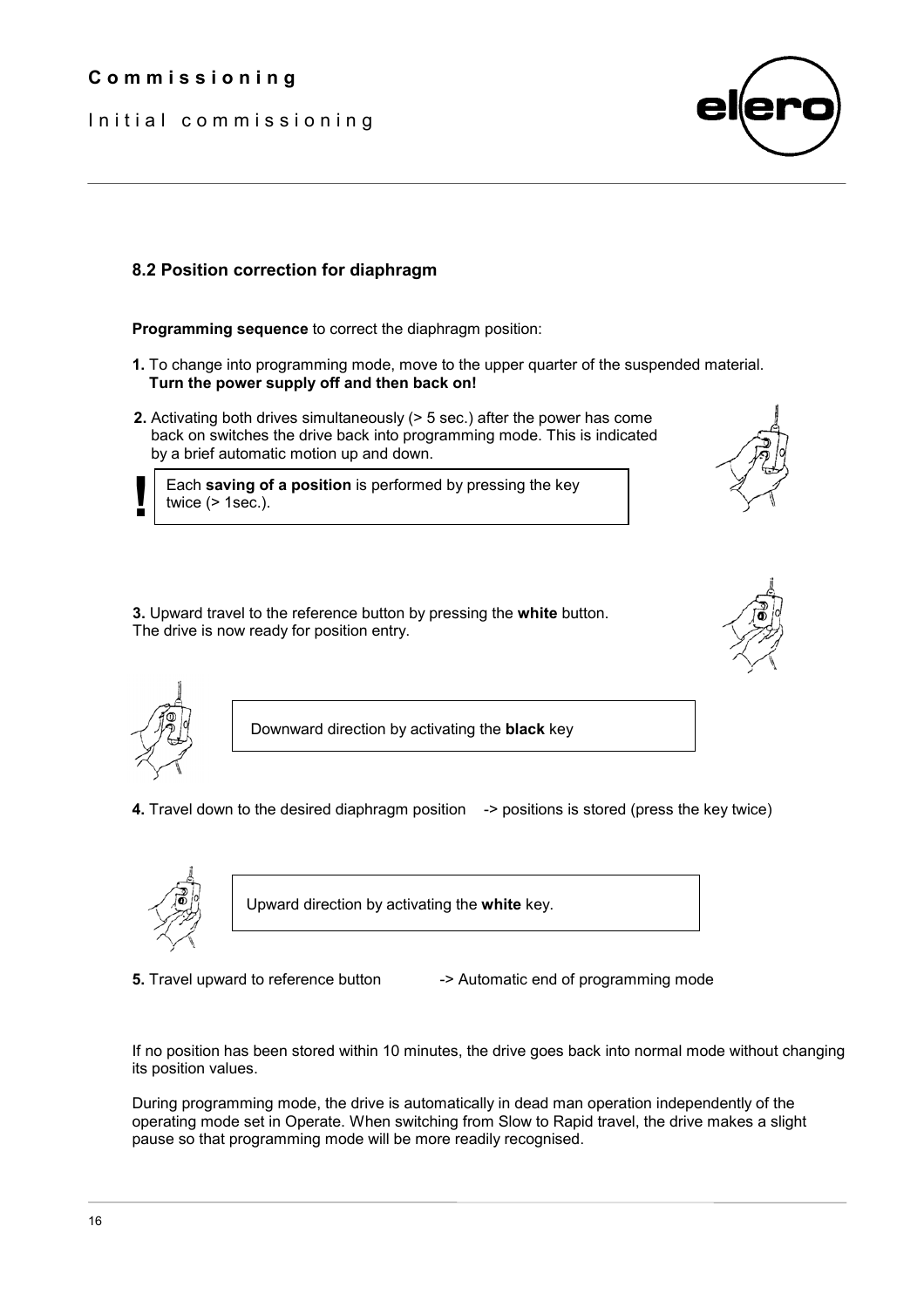Factory commissioning



# **9 Factory commissioning**

#### **9.1 Delivery status**

The drive is pre-configured for factory commissioning (installation in the lower limit setting of the suspended material and subsequent travel upward to the touch sensitive button). The values recorded in Data for converting Down1 and Max are deleted after the touch sensitive button is reached. The information in Torque Range is set as the diaphragm position Up and Torque Range is automatically set to Down2.

Manual operation is specified with Self Hold in Operate. A reference trip after the power supply is connected does not take place until after the first travel command. When the torque is shut off, the force applied is automatically relaxed. All positions are enabled for correction by means of the manual cable.

| <b>Motor Parameter</b> | <b>Value</b>     | <b>Factor / Reference</b>       |
|------------------------|------------------|---------------------------------|
| Position UP            | 200              | Impulses                        |
| Position Down1         | 65535            | Impulses                        |
| Position Down2         | 65535            | Impulses                        |
| <b>Position Max</b>    | 65535            | Impulses                        |
| Operate                | 2                | Self Hold                       |
| Maximum Torque         | 255              | Max. Force                      |
| <b>Torque Range</b>    | 150              | Number of impulses to determine |
|                        |                  | diaphragm                       |
| <b>Slow Motion</b>     | 255              | About 4 rpm                     |
| Delay Fixed            | 100              | $x$ 20 $ms$                     |
| <b>Delay Slow</b>      | 100              | $x$ 20 $ms$                     |
| Data                   | 12850            | 50 impulses each for automatic  |
|                        |                  | calculation Down1 / Pos. max    |
| Date                   | For example 1099 | Current month / year            |
| Cycles                 | 0                |                                 |
| <b>Error Cycles</b>    | 0                |                                 |

The motor parameters contain the following values upon delivery:

Tab. 5 Status upon delivery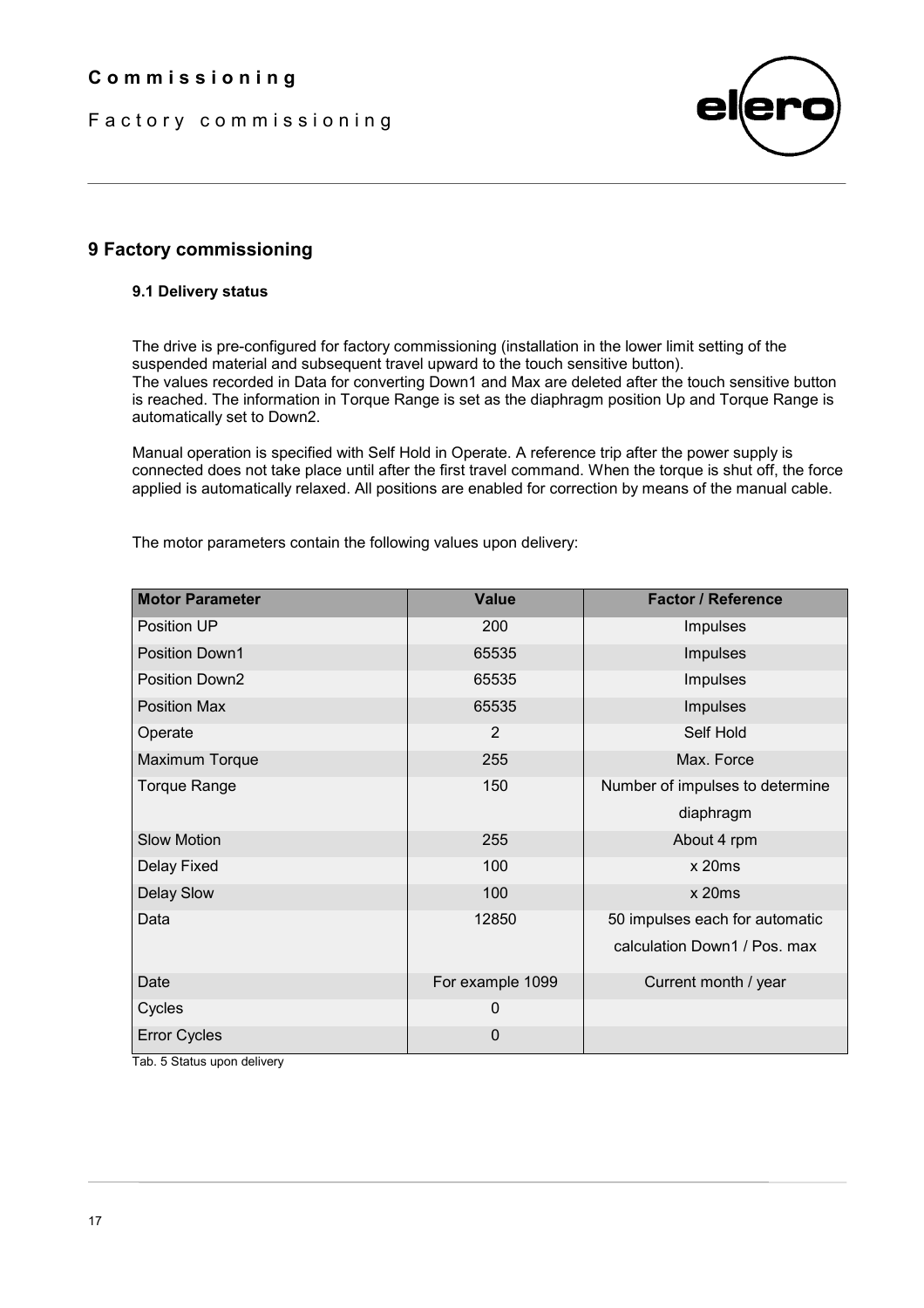Factory commissioning



# **9.2 Position setting for factory installation**

The drive can be configured by entering the value 65535 at Position Down2 and then removing the power supply to find the position automatically. When the unit is delivered, this value is already in Down2.

The values found in Data determine the corrections for Position Down1 and Position Max. The desired diaphragm value must be present in Torque Range.

#### **Procedure:**

- 1. Bring the suspended material to the lowest limit.
- 2. Install the motor.
- 3. Raise the suspended material until the drive is turned off by activation of the reference button.

 During the trip in upward motion, motion in a downward direction up to the original point is possible at any time.

#### **After the touch sensitive button has been reached, the result is following values:**

Position Down2 contains the measured distance travelled.

Position Down1 is calculated on the basis of Position Down2 - Data\_SO.

Position Max is calculated on the basis of Position Down1 - Data\_MO.

Position Up has taken on the defined value from Torque Range.

Torque Range is automatically set to Down2.

Data shows 0 and is free to be used again.

## **Note**

<u>|</u>

If the user begins programming with manual cable before a factory commissioning has taken place, the factory commissioning is automatically concluded.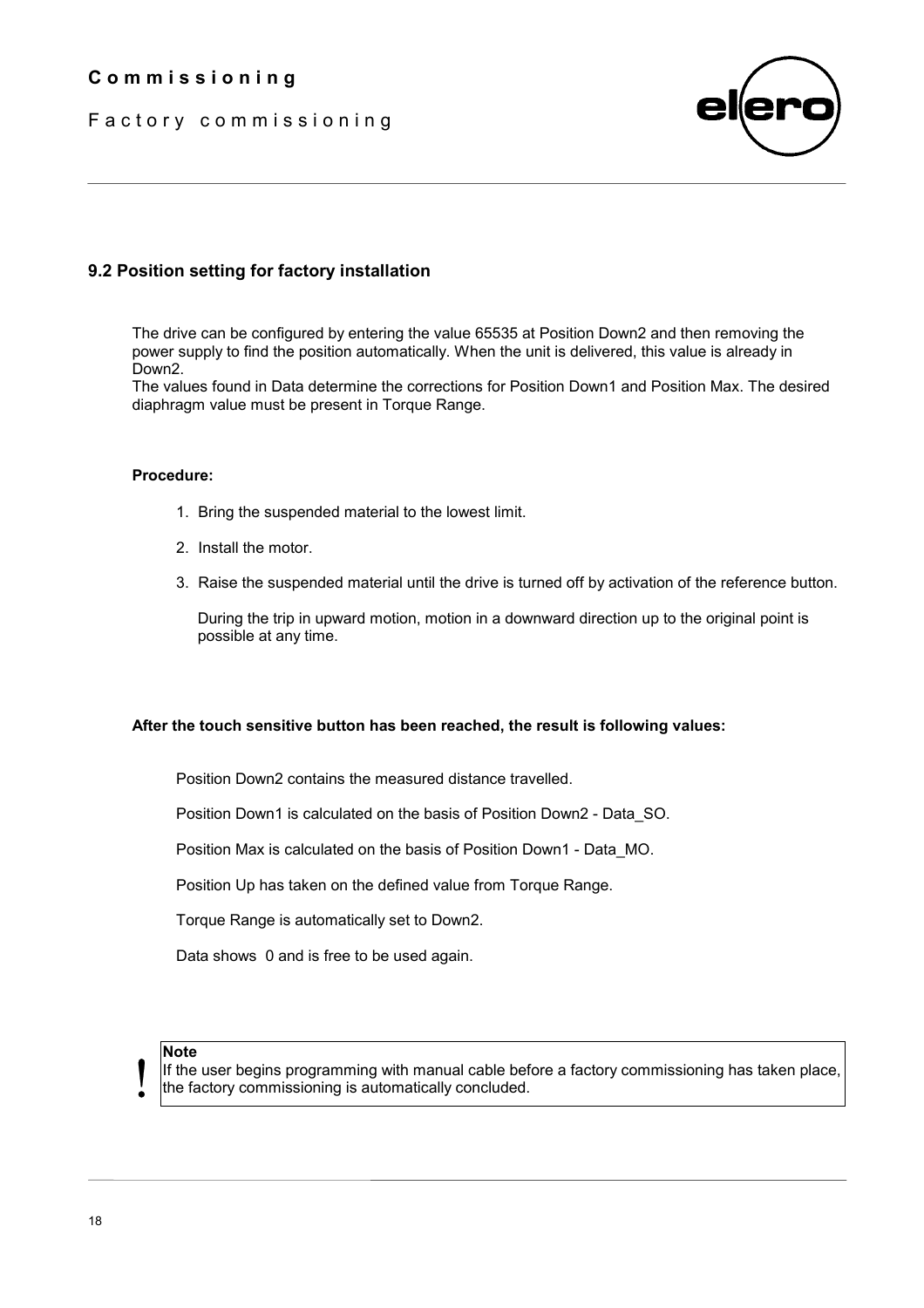Error evaluation



# **10 Error evaluation**

To facilitate meaningful error diagnostics, incorporating a PC directly into the circuit with an interface converter will be advantageous.

| <b>Manifestation of error</b>                                                           | <b>Measures / Cause</b>                                                                                                                                               |
|-----------------------------------------------------------------------------------------|-----------------------------------------------------------------------------------------------------------------------------------------------------------------------|
| The drive starts running automatically after the current<br>is attached.                | Control lines A and B may be mixed up. Check the<br>control system.                                                                                                   |
| The drive does not start running from above or only<br>hums in upward direction.        | The button sensor is mechanically defective or<br>cannot be correctly activated by the suspended<br>material.                                                         |
| The drive only starts running briefly from above and<br>then stops.                     | The button sensor is not opening mechanically or is<br>frozen.                                                                                                        |
| The drive does not show any response.                                                   | Check the touch sensitive button.<br>Establish communication with the PC and check the<br>configuration.                                                              |
| The percentage positions are invalid.                                                   | Check the position values. Up must be less than<br>Down1 and Down1 must be less than or equal to<br>Down2. Position Max must be no more than 2048<br>less than Down2. |
| The drive will only run jerkily in either direction and<br>returns in slow motion.      | Check the torque configuration.<br>Max. Torque must be at least 210.                                                                                                  |
| The drive only moves in slow motion.                                                    | The torque value is too small.                                                                                                                                        |
| The drive moves upward and then automatically to<br>the desired position.               | Reference trip is absolutely mandatory. It has been<br>started automatically.                                                                                         |
| The drive moves higher than the set diaphragm<br>position and then backward from above. | The drive has performed a reference trip.                                                                                                                             |
| After a several trips, no more functionality is available.                              | Temperature monitoring has engaged. Allow the<br>motor to cool off.                                                                                                   |

Tab. 6 Error evaluation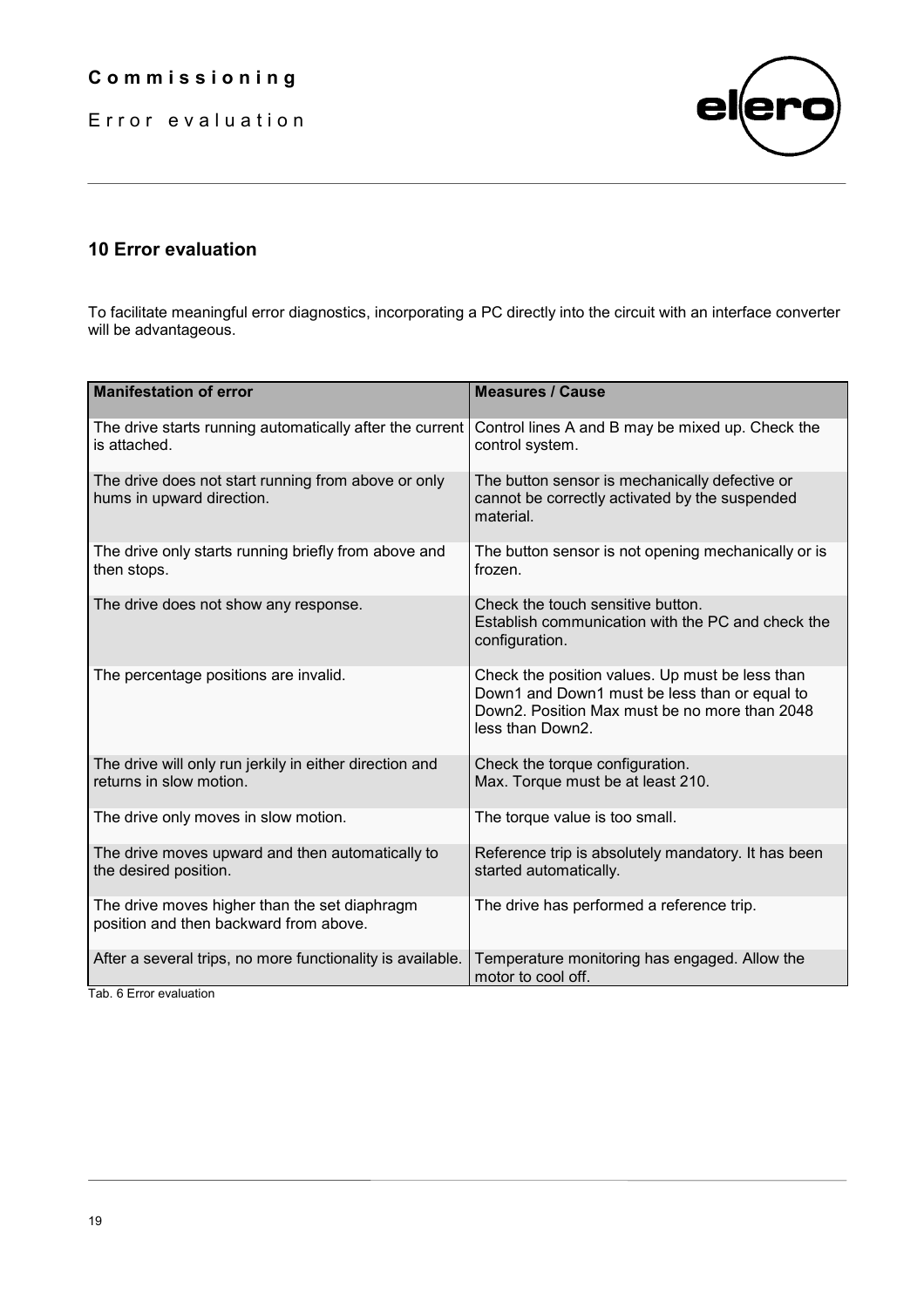General information



# **11 General information**

#### **11.1 Functional description**

The **D**igital **M**otor **I**nterface **DMI** allows for direct access to a complete range of motor parameters. The drive can also be operated by means of a conventional activation system. A number of operating modes are available to the user, thus there is a sort of motor control device in the drive for operation on a commercially available locked button.

The interface works with every ASCII code (RS232). It is not necessary to convert the signal level. The interface can be used with cable lengths of up to 200 m with a high signal level and a moderate transmission rate. The transmitter or receiver lines are mains power-secure. They cannot be destroyed by being connected incorrectly. Parity query, a limited ASCII command set and double transmission of action commands ensure problem-free transmission of data.

#### **11.2 Interface structure**

| <b>Parameter</b>  | Value                                  |
|-------------------|----------------------------------------|
| Data transmission | Serial, asynchronous (RS 232)          |
| Signal level      | 42 V, with mains power                 |
| Transmission rate | 1200 Baud                              |
| Configuration     | 1 start bit, uneven parity, 1 stop bit |
|                   | Optional additional checksum byte      |
| Compatibility     | UART's, ASCII character transmission   |

Tab. 7 Interface structure

#### **11.3 Description of functionality**

The potential of the arriving signals are queries every 104.66 us. This yields 8 read values for each data bit. Only the query value 4-7 is evaluated. If less than 2 of the levels are detected as logical 1, the received character is considered as a logical 0.

After an ASCII character with the correct parity has been received, the drive transmits the received or the required character back. A command always consists of three characters:

| 1. Command             | $(A - 1)$   |
|------------------------|-------------|
| 2. Parameter high byte | $(0 - 255)$ |
| 3. Parameter low byte  | $(0 - 255)$ |

These can be transmitted immediately one after the other. With a time offset of 1 ASCII character, the drive answers by repeating the command character and then the current parameters. Immediately after the last parameter, the drive transmits an 8-bit check sum that is derived by adding together the command, the high byte and the low byte. The first character received must be in the range from A to [ . If this is not the case, it will be ignored by the drive.

After 120 ms without data, the query begins automatically with the command character.

To initiate an action on the drive, a complete command block must be transmitted identically twice in a row (2x). This must take place within 120 ms.

After the first transmission is received, the drive transmits its data back to the selected storage location. After the second transmission is received, it repeats the received data and writes it immediately to its storage unit.

Every valid character with the correct parity immediately switches the drive into communication mode.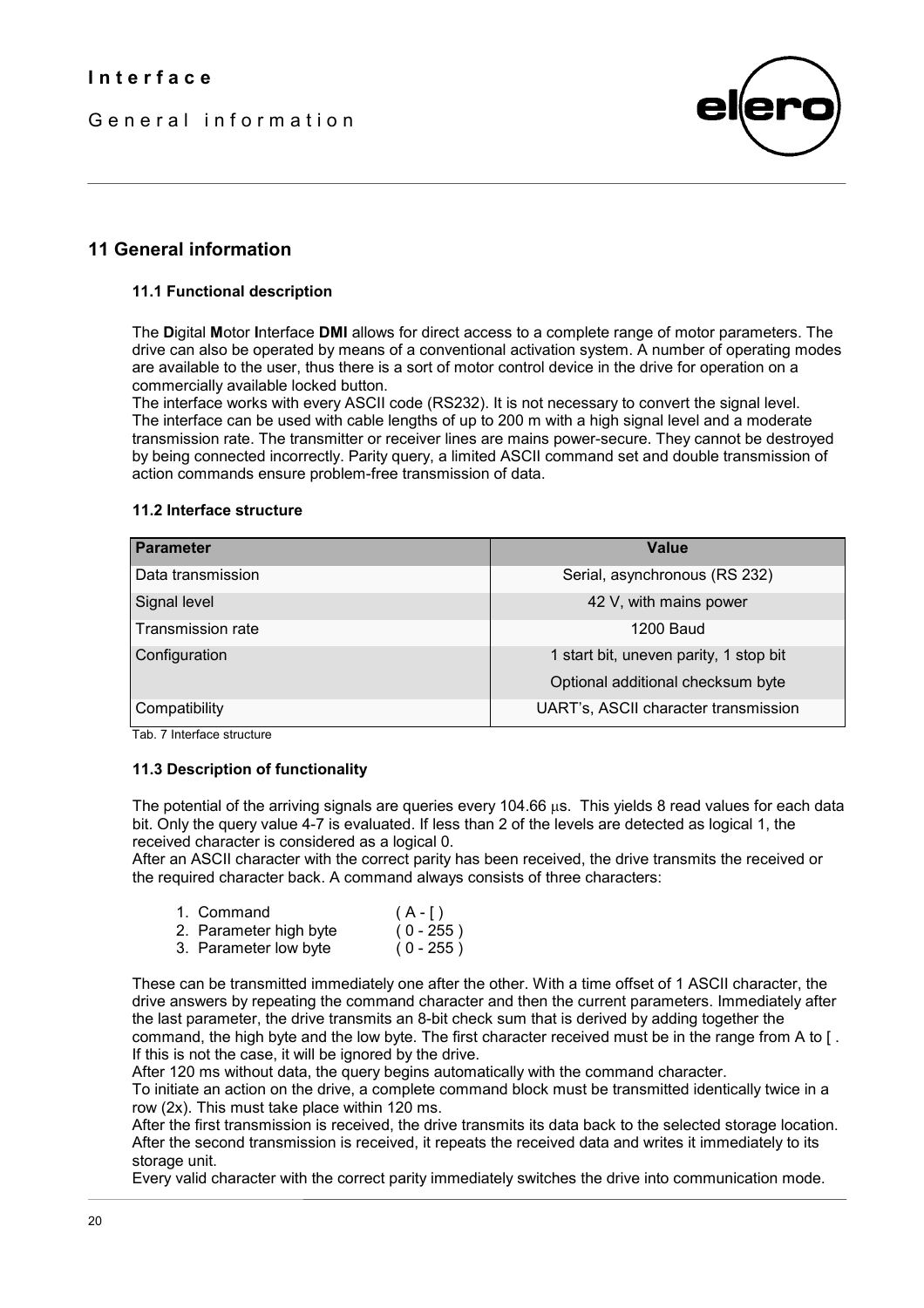Hardware



# **12 Hardware**

The two data lines A and B are designed for direct activation with 230 V. When manual operation is detected, the transistor switches the signal through to the query point so as to place a load on input B.

The earth potential is 42 V less than N. Thus the increase in voltage for communication operation is likewise about 42 V.

The pre-resistors in transmission line A are selected so that a current of about 8 mA can flow. This ensures that the ramp is sufficiently steep and that the length of the cable can be up to 200 m.

<u>|</u>

**Note** To avoid unnecessary power dissipation, manual travel commands should not be present for extended periods. (Use the button, use command time with control devices).

Circuit diagram on the drive, inputs A and B:



Fig. 8 Hardware circuitry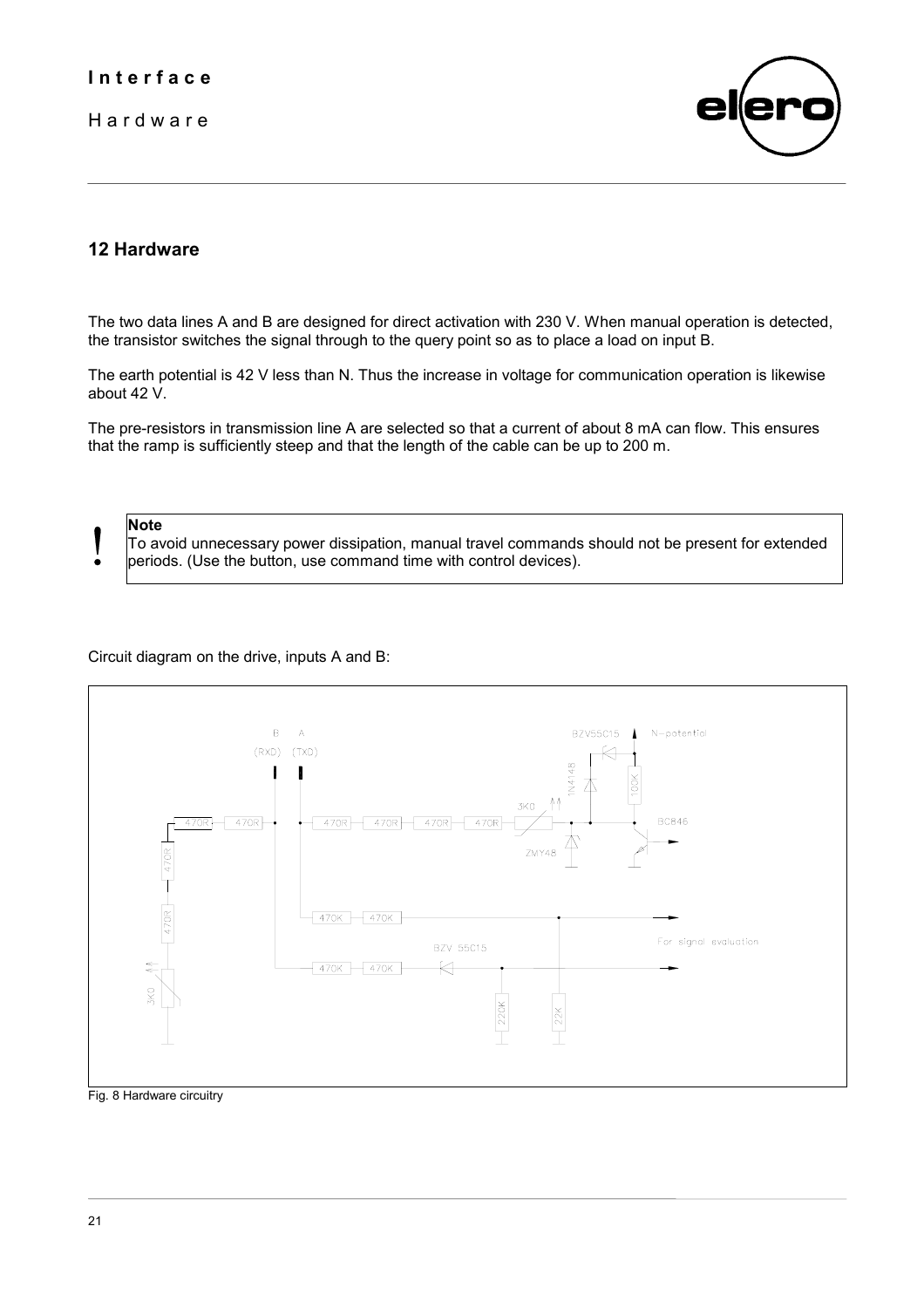Activation



# **13 Activation**

The drive can drive an opto-coupler directly. A maximum of 8 mA is available.



**Note:**

The total length of the line for operating a drive or a drive group must not exceed **200 m**. A maximum of 4 drives are possible in parallel.

Sample circuit diagram of an interface converter for connecting the drive directly to a PC.

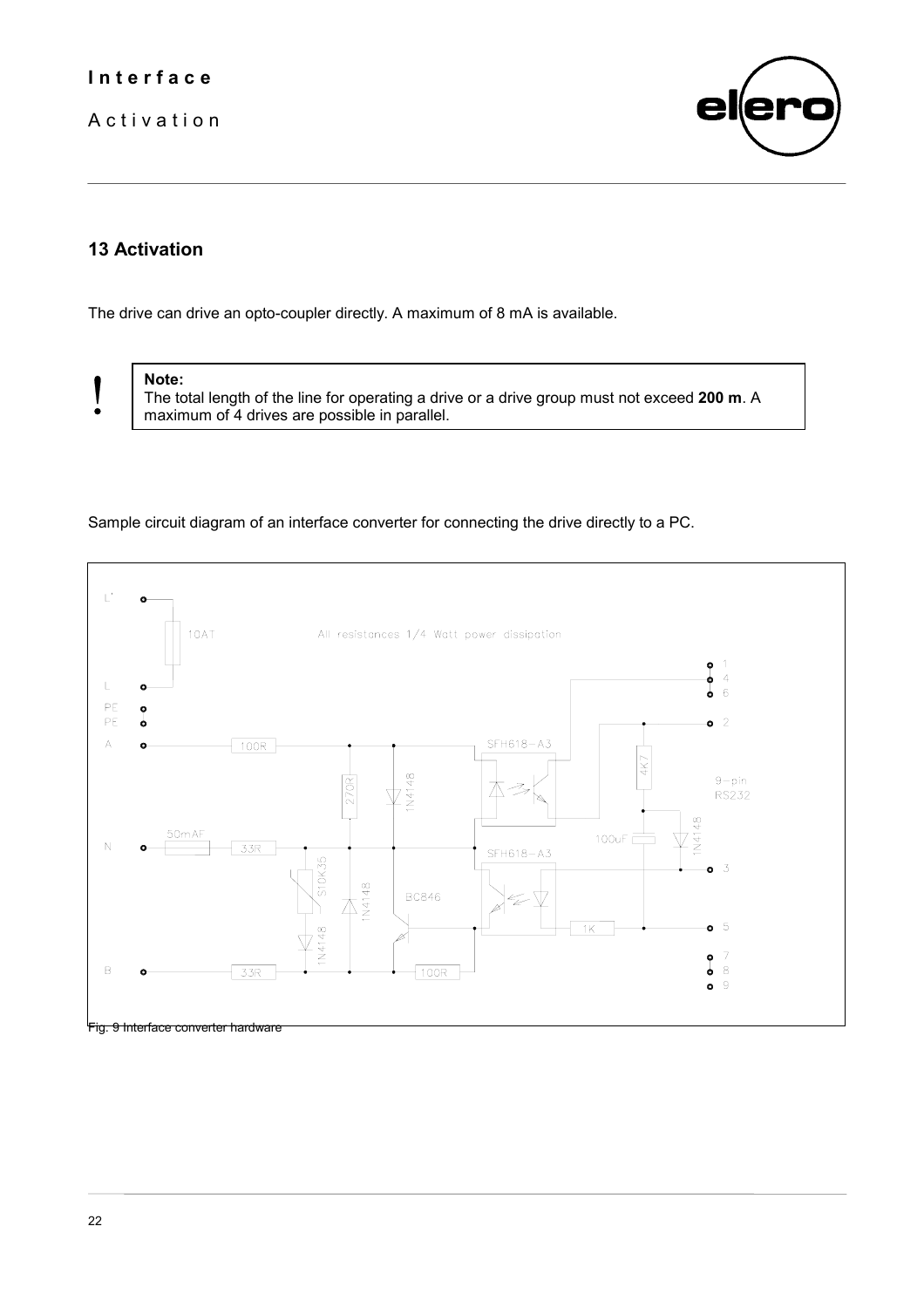

# **14 Command set**

.

#### **14.1 Travel commands**

All travel commands must be transmitted 2x one after the other.

#### **14.1.1 Direct travel commands (code A - F)**

Travel commands that are executed immediately and which delete all previous commands.

*A* - **Stop**

All motion is stopped. The Finished Flag is set.

#### *B* - **Reference**

The reference trip is introduced immediately and regardless of current motions. To avoid drift from the position counting, the drive automatically starts a reference trip after 255 cycles. The command that is currently still valid is stored and is then resumed after the touch-sensitive button has been approached. When the touch-sensitive button has been reached within a valid position window, the

reference flag is set.

#### *C* - **Up**

Moves to the diaphragm position. Depending on the status of the counter status of the cycles remaining until reference trip (Next Reference), this command is converted into a reference command. After the button is reached, the drive runs from **above** to the saved diaphragm position. The Up Flag indicates that the position has been reached.

#### *D* - **Down2**

Approach closing position. Reaching Down2 Position or all greater position values set the Down<sub>2</sub> Flag.

The parameters contain the absolute (max. 32768) or relative position. The maximum travel distance for these commands is limited to 152 motor revolutions.

#### *E* - **Go\_Pos\_Slow**

The position is approached at slow speed as defined by Slow Motion. If bit 15 is set, the drive travels to the transmitted value (max. 16384) relative to the current Position. Bit 14 determines the direction (Reset = Up, Set =Down).

#### *F* - **Go\_Pos\_Fast**

The position is approached at rapid speed. Shortly before reaching the target value, the drive switches into slow travel. If bit 15 is set, the drive travels to the transmitted value (max. 16384) relative to the current position. Bit 14 determines the direction (Reset = Up, Set =Down).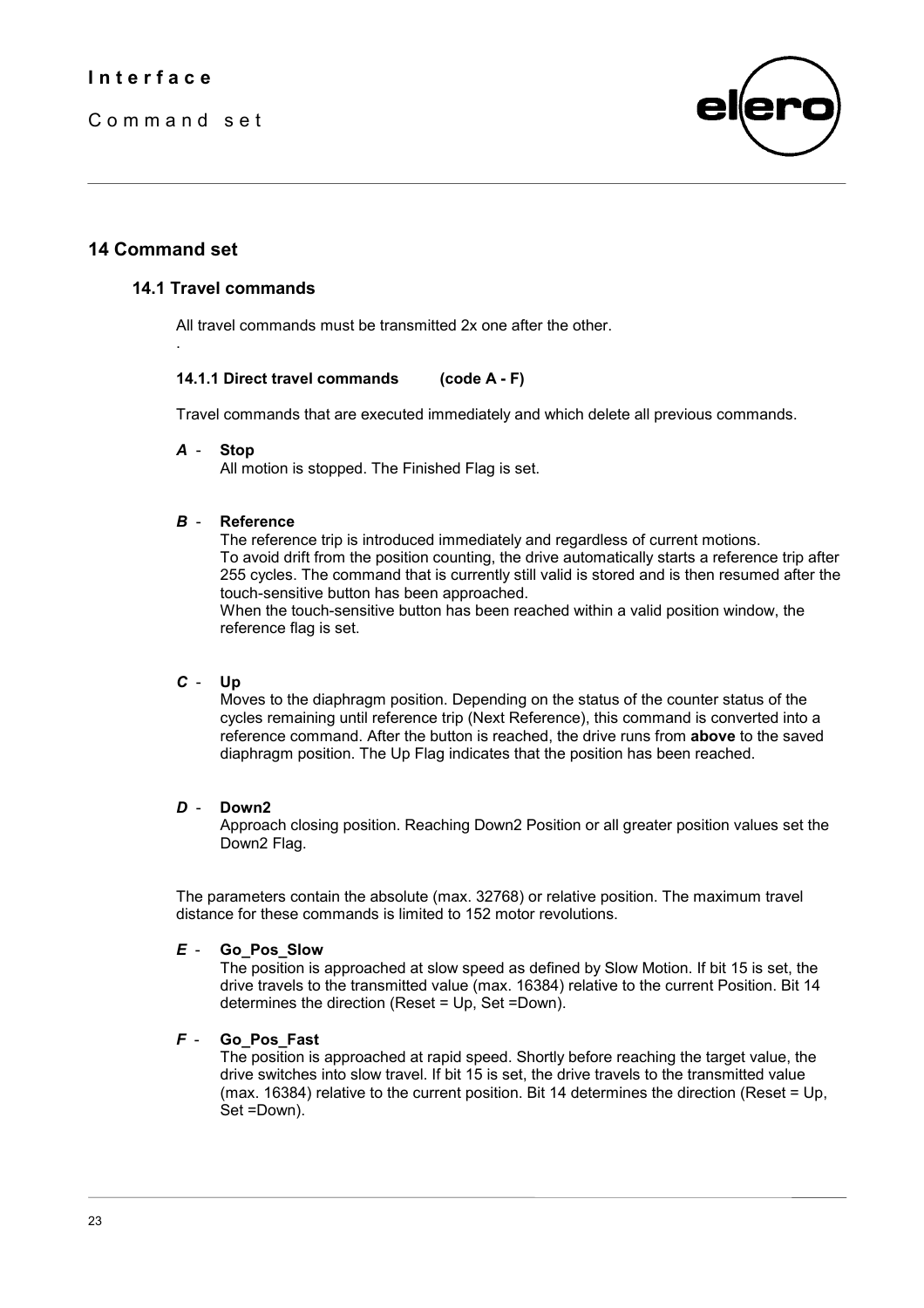

#### **14.1.2 Buffered travel commands (code G - J)**

If the drive still performs a command, the newly received one is stored in a command buffer. This buffer can hold as many as 4 commands. Thus a total of 5 commands can be processed automatically one after the other.

If commands input exceeds this storage capacity, **Buffer** (i.e. buffer overflow) is placed in the malfunction status.

Processing is based on the first in, first out principle. After the position is reached, the storage location is deleted, as is the overflow bit.

#### *G* - **Down1**

Approaching the work setting. The stored Position Down1 can be approached from below or from above.

If the position is correct, the Down1 Flag shows 1.

#### **Relative travel commands**

The parameters contain the position as a percentage (max. 255). This refers to the value stored in Down2 minus the diaphragm position.

Command information greater that 255 is invalid. The error bit Parameter indicates the nonpermitted value.

#### *H* - **Go\_Pos\_Slow%**

Position is approached at slow speed as defined by Slow Motion.

#### *I* - **Go\_Pos\_Fast%**

Position is approached at rapid speed. Shortly before the target value is reached, the drive switches over into slow travel.

#### *J* - **Go\_Tilt%**

Position is approached at slow speed as defined by Slow Motion.

#### **Note**

A % portion of the travel distance is calculated from Down2 – Up / 255.

<u> $\overline{\mathbf{I}}$ </u> The reference that applies for a turning is always the current position after a travel command has been completed. Down2 applies as a reference for a position greater than or equal to Down1.

The drive calculates the maximum turning path by subtracting the position of the maximum value from the Down2 Position. The turning path can then divided up into 0..255.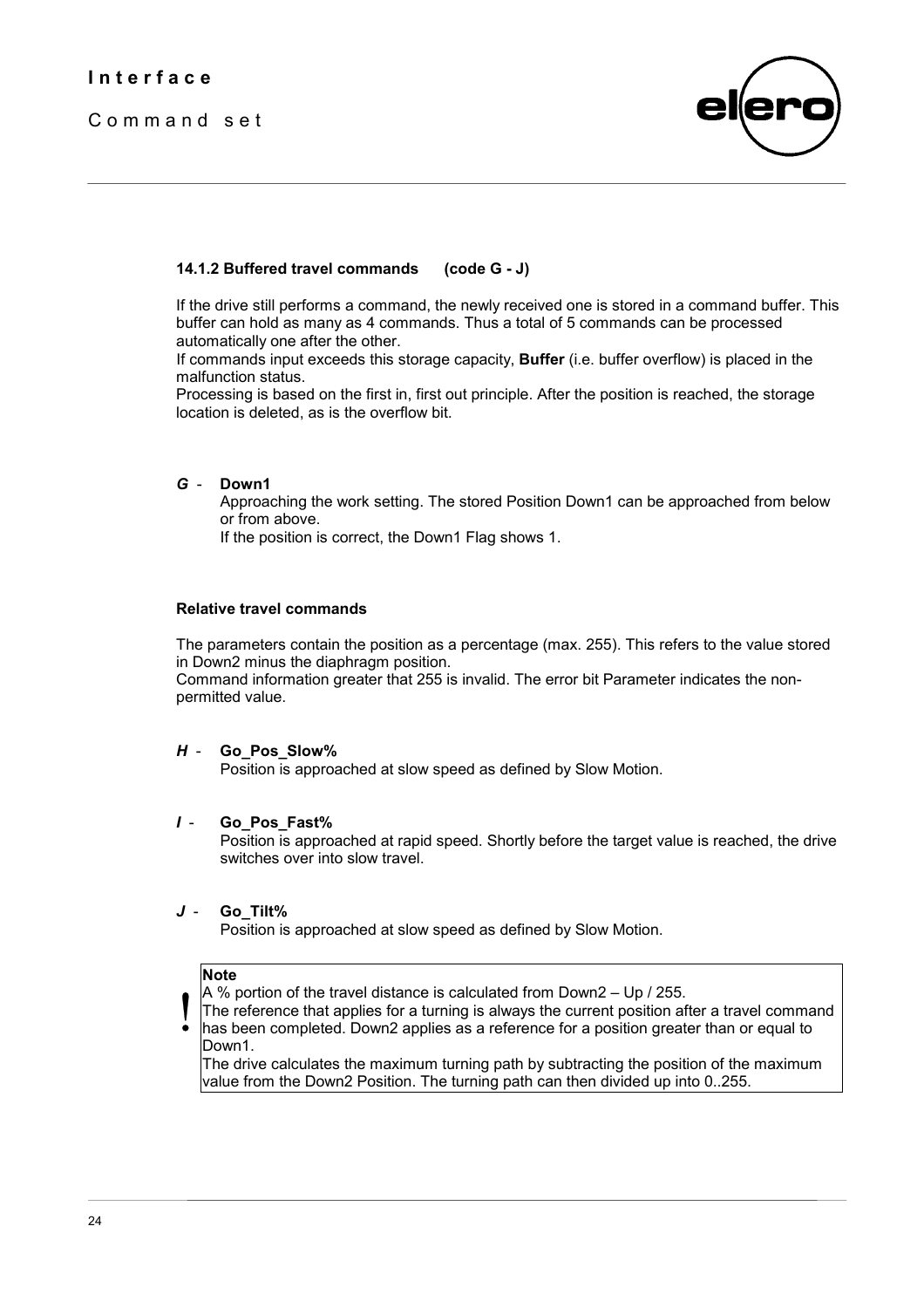

## **14.2 Position commands (code K - N)**

If these commands are invoked one time with any parameter set the drive transmits the content of the desired storage location.

Invoking the same code identically two times in a row causes the drive to transmit the current value to the storage location after the first code. After the second code is received, the drive takes on the values present in the parameter and transmits them back to the storage unit.

#### *K* - **Position UP**

The number of impulses for the diaphragm position.

#### *L* - **Position Down1**

The number of impulses for the work setting.

#### *M* - **Position Down2**

The number of impulses for the closing position. The position value is at the same time the absolute end of the travel path. For Go. Pos. Fast commands with a large parameter, the drive approaches Down2. The malfunction bit Parameter indicates an invalid value. After the power has been restored, multiple trips away (<8 trips) up to one half of the stored Down2 Position are possible for assembly purposes without previously approaching the touchsensitive button.

#### *N* - **Position Max**

The number of impulses for the maximum turning position. The value defines the number of impulses for the maximum meaningful turning angle starting from Down2. The difference in the number of impulses between Position Down2 and Position Max is taken as the basis for calculating the percentage of the turning position for Go-Tilt%.

**Note**<br>
Position Max must be no more than 2048 counter values less than Down2.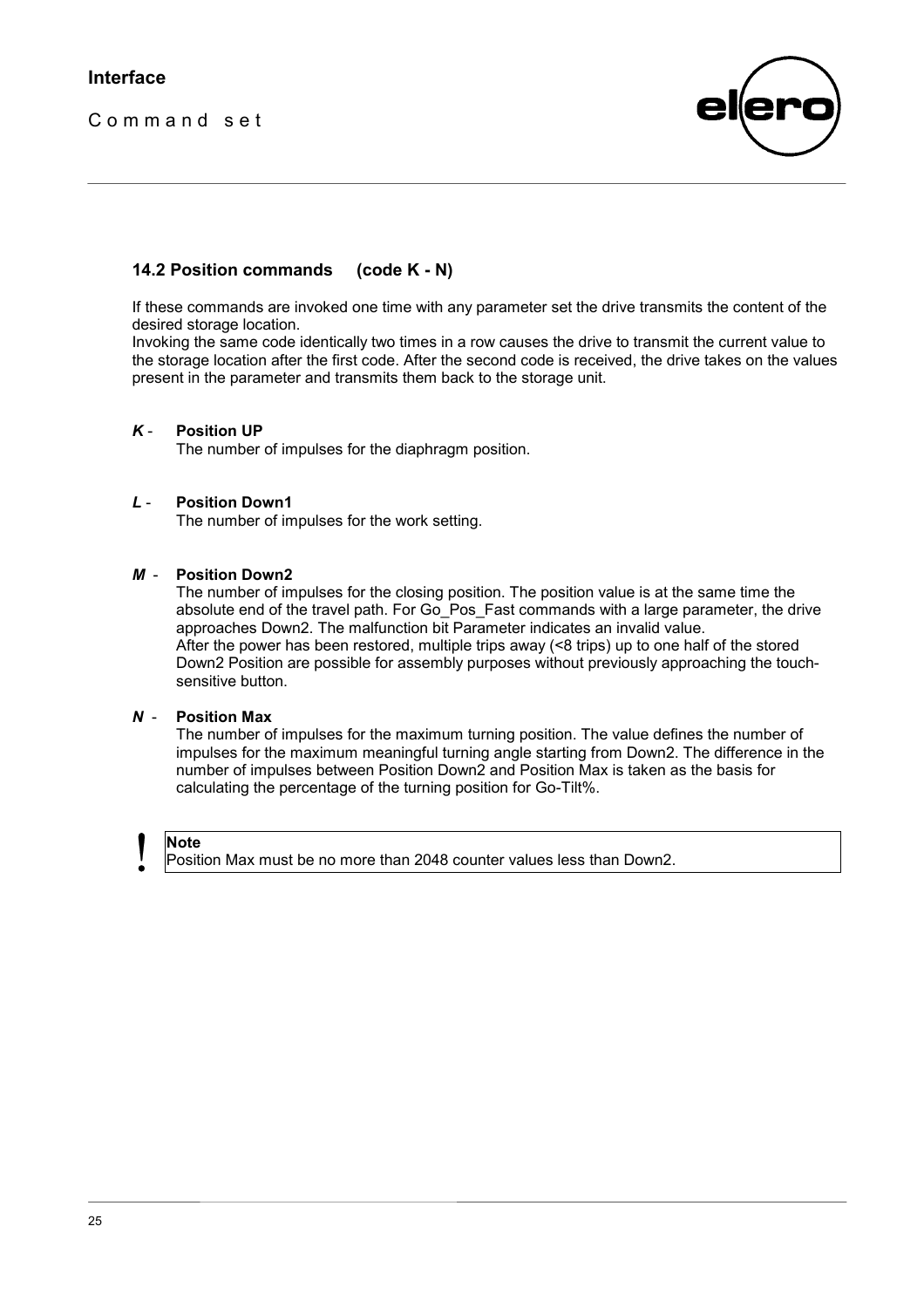

### **14.3 Configuration commands**

- **14.3.1 Manual operating modes (code O)**
- *O* **Operate**

#### **Bit 0 -Dead man**

 (1) After the key is pressed, motion begins at the speed defined by Slow Motion. After the period of time specified by Delay Slow has elapsed, the drive switches into rapid travel. Releasing the key stops the drive.

#### **Bit 1 - Self holding**

 (2) Pressing key begins the motion at the slow speed defined by Slow Motion. After the period of time defined by Delay Slow has elapsed, the drive switches into rapid travel.

If the key is released within the amount of time specified in Delay Fixed, the drive goes into Self Hold. Releasing the key before the Self Hold time stops the drive. After that the drive can be stopped by pressing on the opposite direction button. Down1 can be approached by pressing the DOWN key for a long time. Pressing the DOWN key for a long time and DOWN causes the drive to approach Down 2.

#### **Bit 2 - Inverse self holding**

 (4) Pressing key begins the motion at the slow speed defined by Slow Motion. After the period of time defined by Delay Slow has elapsed, the drive switches into rapid travel.

> If the key is released within the amount of time specified in Delay Fixed, the drive goes into Self Hold. After that the drive can be stopped by pressing on the opposite direction button. Down1 can be approached by pressing the DOWN key briefly. This is possible in both directions.

Pressing the DOWN key briefly 2x causes the drive to approach Down 2.

#### **Bit 3 - DMA – operation**

(8) If the bit is set, reference position comparison is turned off. The drive can run between the touch-sensitive button and the torque switch-off without position settings. This can be combined with the manual operating modes above.

#### **Bit 4 - Automatic turning**

(16) The combination with the manual operating mode Self Hold or Inverse Self Hold causes the drive to perform a turn to Position Max after Down2 is reached if the bit is set and Doan direction is activated twice.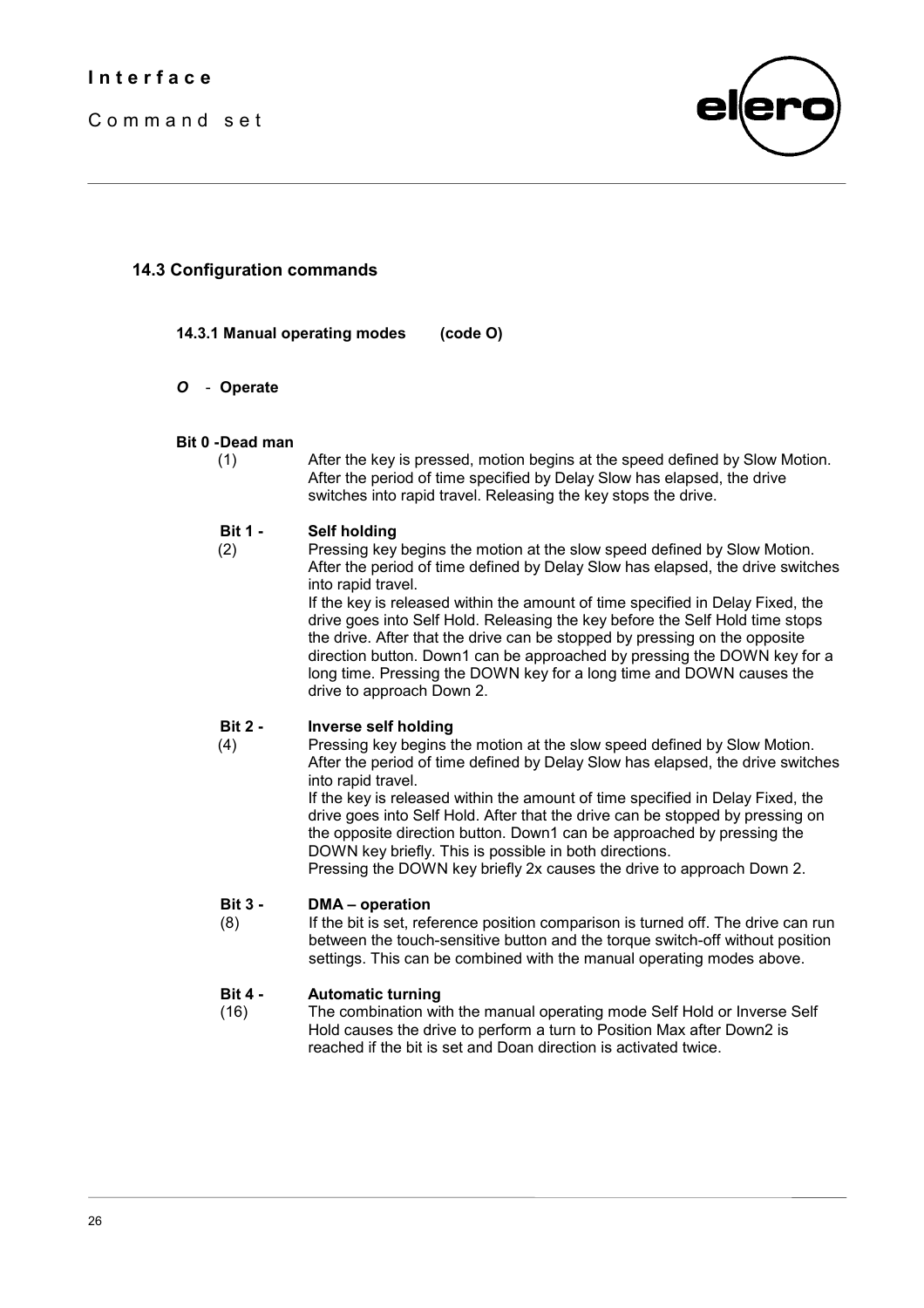

#### **Bit 6 - Precise reference trip**

(64) If the bit is set, the drive runs at reduced slow speed to the touch sensitive button.

#### **Bit 7 -Immediate reference trip with command after power is restored**

 (128) When the first travel command is received, the drive immediately performs a reference trip after power is restored.

#### **Bit 8 - No free travel after overload switch off**

(256) After a switch-off because of torque overload (Up or Down) the drive moves away from the detected obstruction in slow motion. If the bit is set, no free travel will take place.

#### **Bit 9 - No full position programming with manual cable**

(512) If a manual cable is being used, it is possible to change all position values. If the bit is set, only the diaphragm position can be corrected by means of the manual cable.

#### **Bit 10 - No torque switch-off**

 (1024) If the bit is set, torque switch-off is not active. The drive only switches off if it is forced to come to a complete standstill.

#### **Bit 11- No checksum**

(2048) If the bit is set the drive does not return any checksum byte when its storage values are queried. Communication consists only of the command, the high byte parameter and the low byte parameter.

#### **Bit 12- No mandatory rapid travel with reference after power is lost**

(4096) If the bit is set the drive uses its position stored before power was lost as the basis for positioning after power is restored. Briefly before reaching Position 0 (proximity of the touch sensitive button) the drive switches into slow motion.

#### **Bit 13- No reference trip counting**

 (8192) The drive uses the internal reference compensation only after the power is restored.

### **Bit 14 - Programming OK**

(16384) After complete manual position programming or after a factory commissioning, the drive sets this bit to recognise parameter sets. This bit can be reset through an interruption of the manual programming mode (Power Off/On) or as a result of communication.

#### **Bit 15 - Reference assignment**

(32768) If the bit is set, the next reference impulse after the touch sensitive button is approached is set as a new reference. After a reversal in the direction of rotation, the value is accepted and the bit is automatically deleted.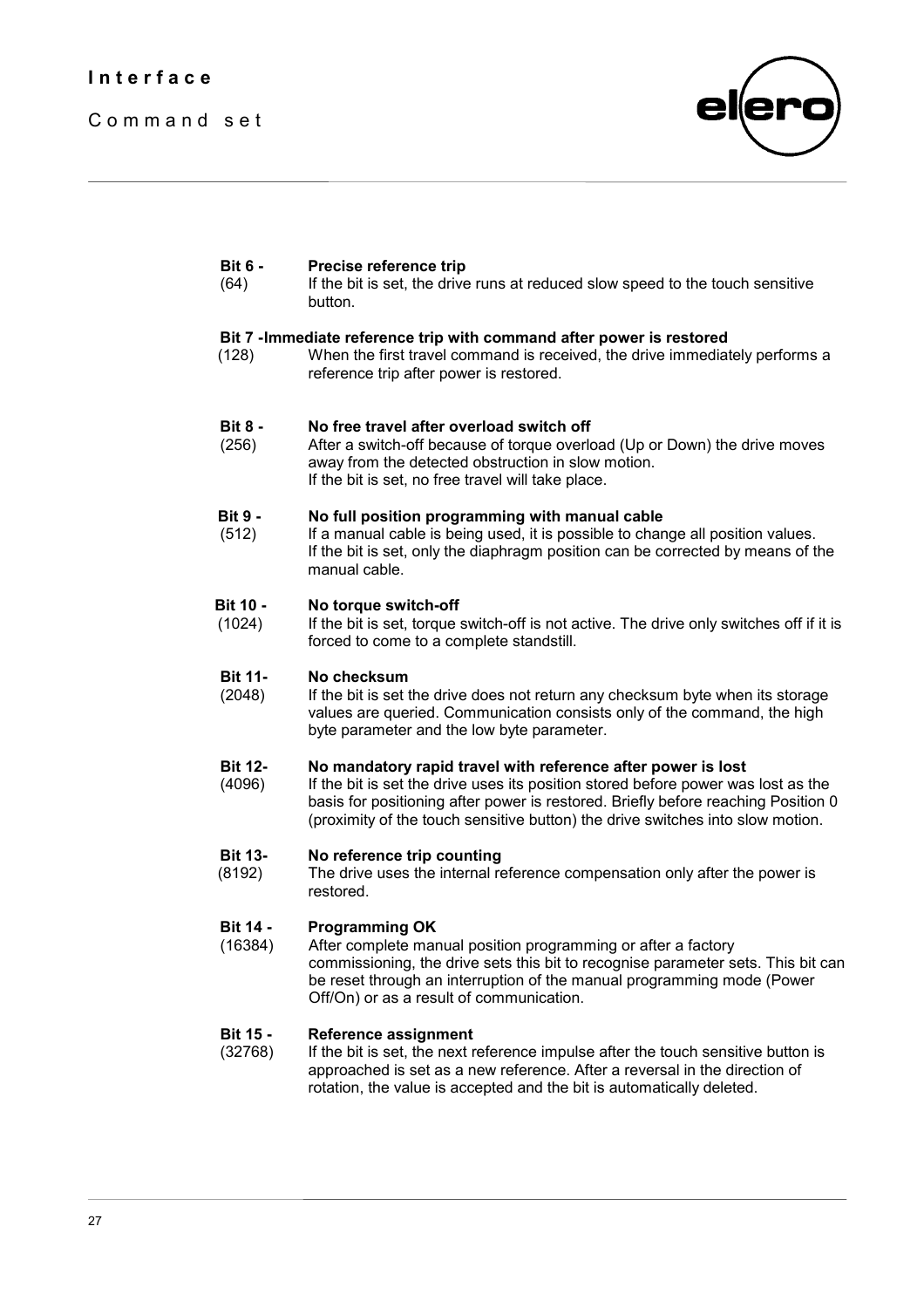

#### **14.3.3 User data (code P - U)**

- *P*  **Max. Torque** ( 0 255 high byte ) The smaller the value stored in the high byte, the weaker the drive is in its total tractive force. For values below 210, the nominal speed is only reached in idle mode as a rule.
- *Q* **Torque Range** ( 0 65535 ) To ensure closing with an increased amount of force expended, for example, a range can be defined in which torque detection is active (active from reference up to the position entered).
- *R* **Slow Motion** ( 0 255 low byte) The value 255 must be selected to achieve maximum slow travel. The smaller the value, the slower the motion.

**Brake Distance** (  $0 - 255$  high byte) The number of impulses after which the drive will switch over into slow motion before reaching the end point.

*S* - **Delay Slow** ( 0 -255 low byte ) The amount of time before the drive switches into rapid travel in manual operating mode can be configured. The basic time unit is 20 ms. Depending on the value, the drive switches into rapid motion after this amount of time.

**Delay Fixed** ( 0 -255 high byte ) The amount of time before Self Hold can be set. The basic time unit is 20 ms. Depending on the value, the drive switches into Self Hold after this amount of time.

*T* - **Data** ( 0 - 65535 )

The motor data can be used by the user in any manner at all.

The following apply for a desired initial commissioning in suspended material production: Subtraction value for Position Down1 ( 0-255 low byte Down2 - Value = Down1 )<br>Subtraction value for Position Max ( 0-255 high byte Down2 - Value = Pos. Ma  $(0-255 \text{ high byte}$  Down2 - Value = Pos. Max ) The data is deleted after the commissioning is completed (approach to touch sensitive button).

*U* - **Date** ( 0 - 65535 )

When the drive leaves the factory, the month and year of production appear here (for example 1098).

The commissioning data of the system can be stored here if desired.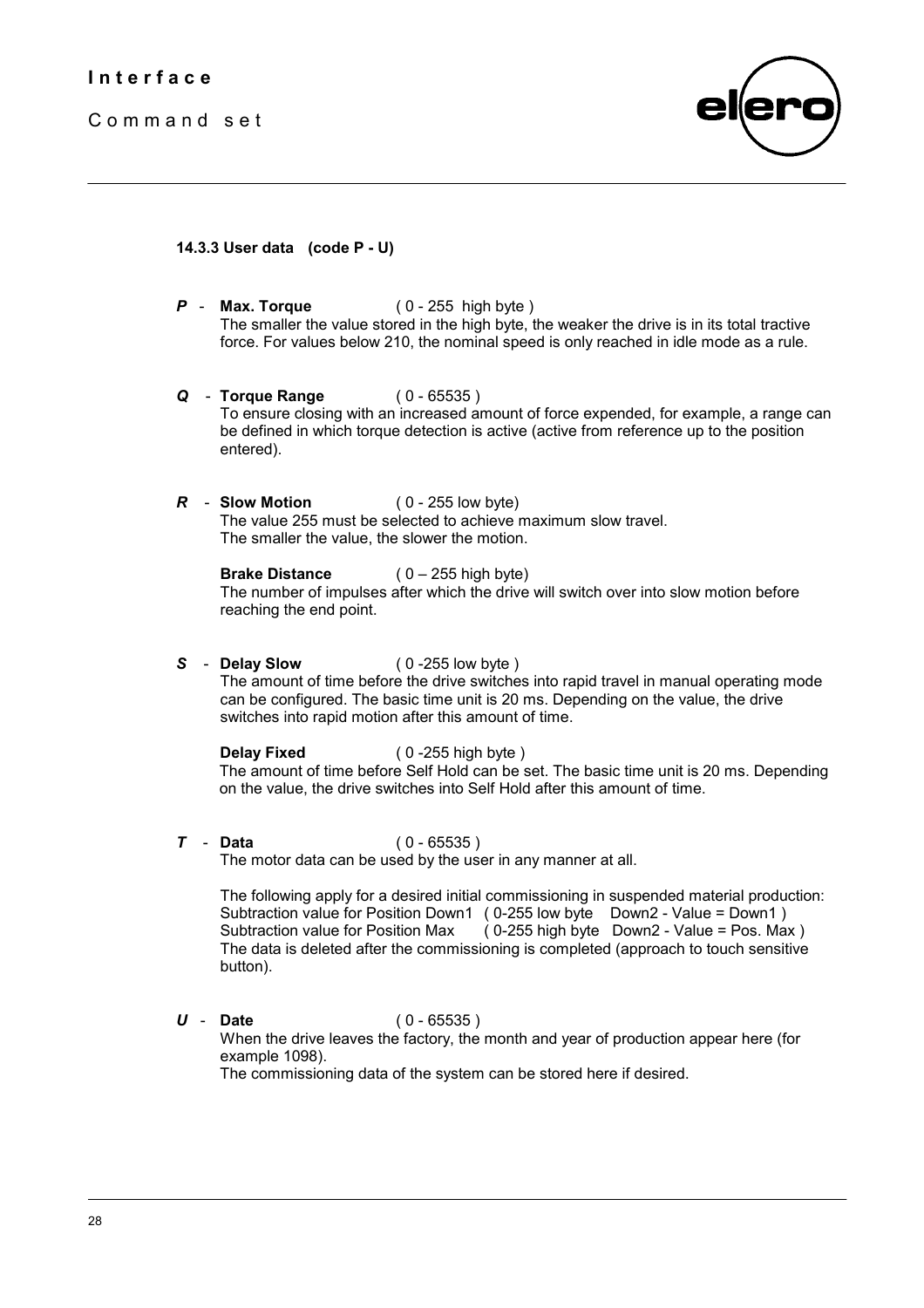

#### **14.4 Query commands**

#### **11.4.1 Current motor data (code V - Z)**

All motor data can now be read.

#### *V* - **Cycles**

The current number of travel cycles performed. With every desired change in direction, a counter is incremented here. The maximum value is reached at 65535.

#### *W* - **Error Cycles**

The current cumber of travel cycles with malfunction. Every time the torque value is exceeded, there is an invalid reference, etc. a counter is incremented here. The maximum value is reached at 65535.

#### *X* - **Curr. Position**

The current position is transmitted upon request.

#### *Y* - **Curr. Position%** (high byte)

The current position is converted into a percentage value that falls in the range of 0-255. This can be used as a feedback message to the percentage travel commands. The following applies for calculating the distance:

1% = (Position Down2-Position Up) / 255

# <u>|</u> **Note**

With less than 255 portion possibilities, two or more of the percentages correspond to the same absolute position.

#### **Curr. Rotation** (low byte)

The current speed (x 0.52 ms = time per rotor rotation in seconds) is available for all rapid travel. In idle mode, the result is 41 (2810 rpm), and in slow travel mode, the value reaches 255. At standstill it is 0.

#### *Z* - **Ref. Position** (high byte)

After a new setting, the number of impulses of the distance between the touch sensitive button and the shaft reference is stored here. This makes it possible to calculate an absolute difference in position after the valid approach of the reference button within one rotation of the drive shaft.

#### **Next Reference** (low byte)

The number of trips remaining until reference is absolutely mandatory.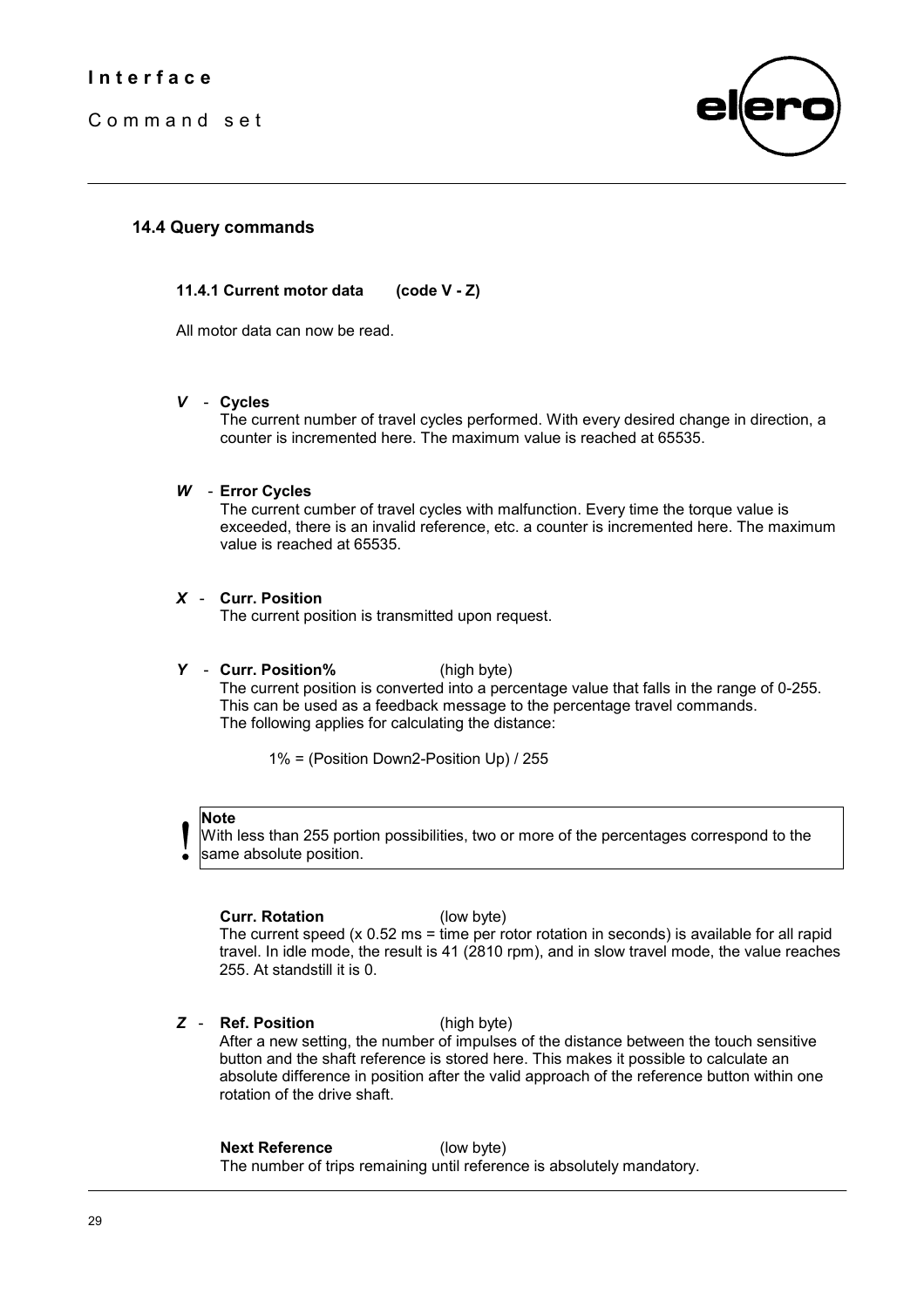

#### **14.4.2 Motor status messages (code [ )**

#### *[* - **Status**

The status data that is transmitted back should be evaluated without a test for parity. In the case of a parallel circuit and differing values, the parity does not return a valid value.

All **Message bits** (bit 0 – bit 6) are **active high**. Thus a message is only generated in the case of a parallel circuit if the requirement is satisfied for all the bits.

#### **Bit 0 -Reference**

Reference reached, touch sensitive button is pressed.

**Bit 1 -Up**

Diaphragm position reached, drive is at number of impulses Position Up.

#### **Bit 2 -Down1**

Work position reached, drive is at number of impulses Position Down1.

#### **Bit 3 -Down2**

Closing position drive is at number of impulses Position Down2 or lower.

#### **Bit 4 -Max**

Maximum turning position reached, drive is at number of impulses Position Max.

#### **Bit 5 -Position OK**

The target position is reached and the drive is at the target position. The position buffer to be processed is empty and no more buffered reference commands are present.

#### **Bit 6 -Finished**

The drive is stopped and has no more buffered commands to process.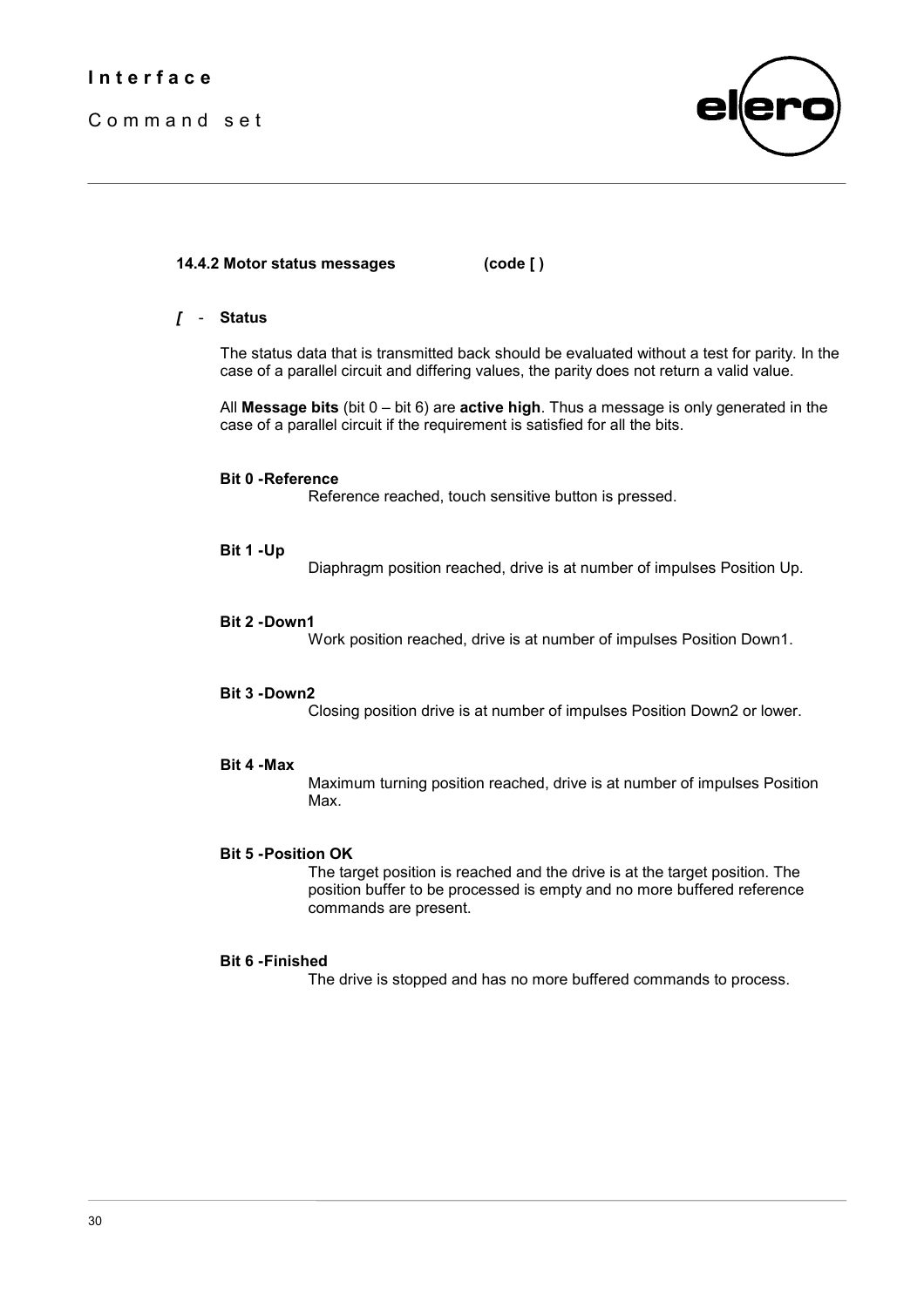

#### **14.4.3 Motor status malfunctions (code [ )**

All **malfunction bits** are **active low**. For group circuits, the drive with the malfunction always filters through. In addition, they are buffered (stored in memory) until they are retrieved.

#### **Bit 7 - Move Reference**

The drive has corrected a travel command into a reference travel command and is currently performing this reference trip.

#### **Bit 8 -Buffer**

Command buffer overflow. One command is currently being processed and an additional four are stored.

#### **Bit 9 -Invalid Reference**

Reference invalid. The current value is too large to be corrected. To find a valid reference more quickly, the number of trip counters will be reduced.

#### **Bit 10 - Torque Up**

Torque overload in the up direction. The defined maximum speed was exceeded during an upward motion.

#### **Bit 11- Torque Down**

Torque overload in the down direction. The defined maximum speed was exceeded during a downward motion.

#### **Bit 12 - Mechanical**

The drive is unable to rotate. Overload thermostat or mechanical defect.

#### **Bit 13 - Communication**

Malfunction in communication. A transmission resulted in an invalid character (not A-Z) or the parity of the data did not agree. The bit will be deleted after a correct status query.

#### **Bit 14 - Parameter**

An unreliable parameter was entered (a percentage value not within 0..255, target position greater than Down2). The bit will be deleted after a correct status query.

#### **Bit 15 - Critical Reference**

There are still < 8 trips remaining until the drive performs an automatic reference trip.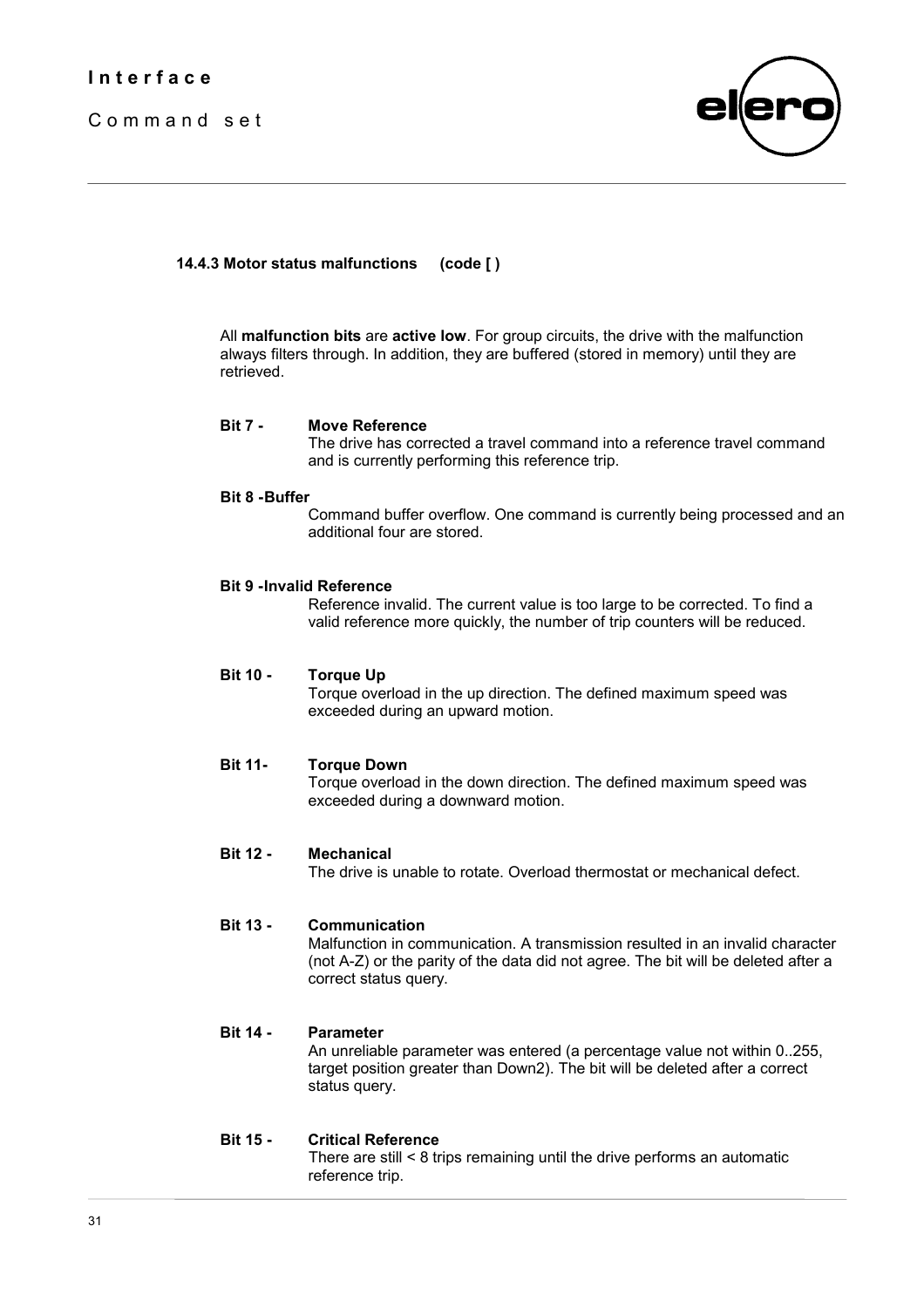Constant definitions



# **15 Constant definitions**

| <b>Constants</b>                                                                                                                  | Unit    | <b>Value</b>    | <b>Remark</b>                                            |
|-----------------------------------------------------------------------------------------------------------------------------------|---------|-----------------|----------------------------------------------------------|
| Number of trips until reference required                                                                                          |         | 255             |                                                          |
| Number of trips until reference is required after invalid<br>approach to touch sensitive button (button was reached<br>too early) |         | 63              |                                                          |
| Automatic conversion of Up command to reference<br>command                                                                        |         | < 50            |                                                          |
| Maximum permissible reference deviation                                                                                           | Degrees | 50              |                                                          |
|                                                                                                                                   |         |                 |                                                          |
| Communication reset                                                                                                               | ms      | 140             |                                                          |
|                                                                                                                                   |         |                 |                                                          |
| Minimum duration of double keystroke for switching into<br>programming mode                                                       | S.      | 5               | Only possible after power has<br>been restored.          |
| Minimum duration of double keystroke to store position                                                                            | S       |                 |                                                          |
| Maximum time for programming mode                                                                                                 | min     | 10 <sup>°</sup> | Time starts again each time<br>after position is stored. |
|                                                                                                                                   |         |                 |                                                          |
| Rotor standstill detected                                                                                                         | S       | 2               | Absolute standstill required.                            |
| Internal switching pause between upward / downward<br>motion<br>Tah & Constant definitions                                        | S       | 0.6             |                                                          |

Tab. 8 Constant definitions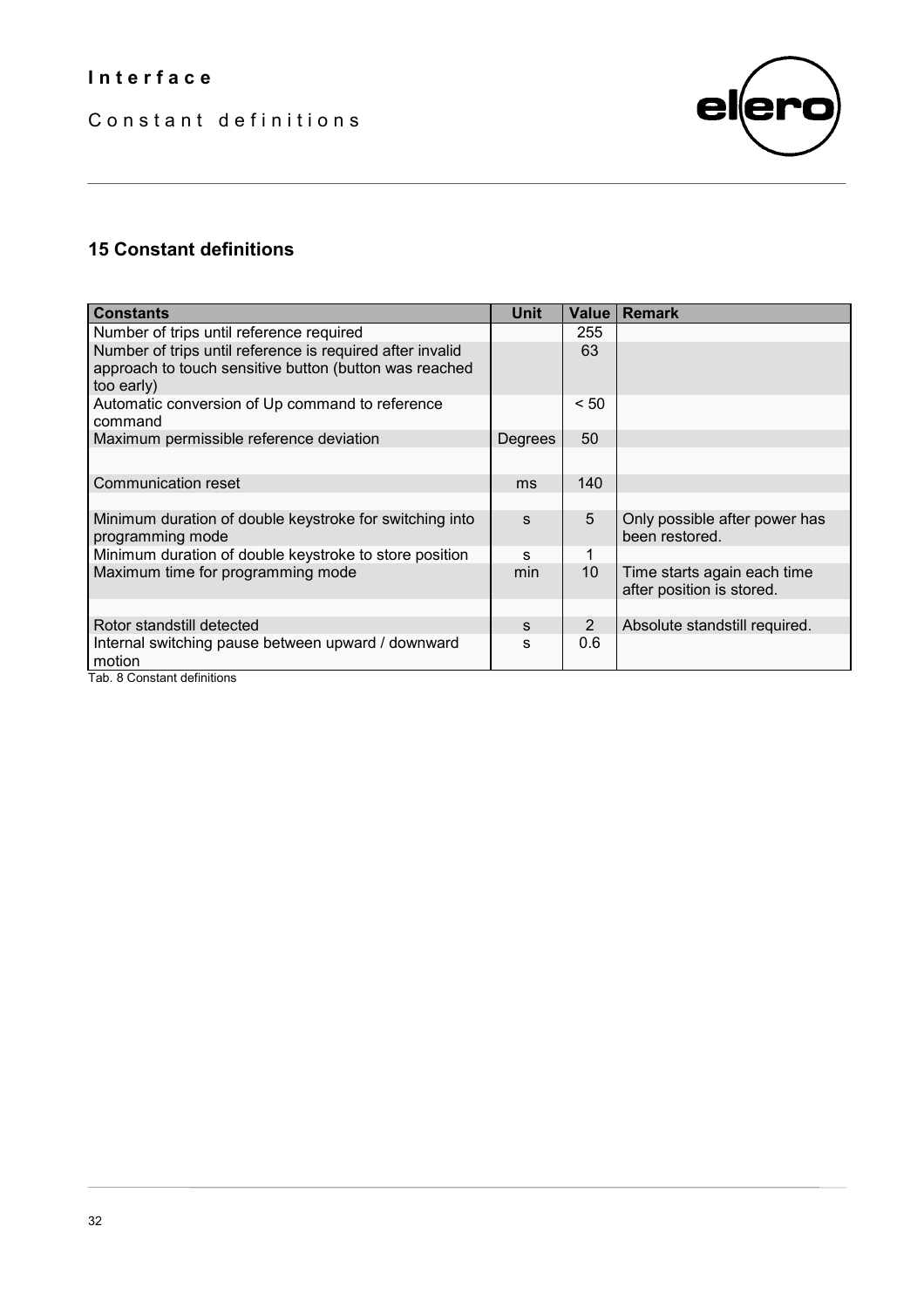# Overview of commands



# **16 Overview of commands**

| <b>Command</b>        | <b>ASCII</b>   | <b>Buffer</b> | <b>Meaning</b>                                                          |  |
|-----------------------|----------------|---------------|-------------------------------------------------------------------------|--|
| Go Stop               | A              | Clear         | Drive stops                                                             |  |
| Go Reference          | B              | Clear         | Moves to reference button                                               |  |
| Go Up                 | $\mathsf{C}$   | Clear         | Moves to diaphragm position                                             |  |
| Go Down2              | D              | Clear         | Moves to closing position                                               |  |
| Go Pos Slow           | E              | Clear         | Slow approach of an absolute / relative position                        |  |
| Go Pos Fast           | F              | Clear         | Rapid approach of an absolute / relative position                       |  |
| Go Down1              | G              | Set           | Travel in work setting                                                  |  |
| Go Pos Slow%          | H              | Set           | Slow approach of the travel path divided up as a percentage<br>(0255)   |  |
| Go_Pos_Fast%          | I              | Set           | Rapid approach of the travel path divided up as a<br>percentage (0255)  |  |
| Go Tilt%              | J              | Set           | Slow approach of the turning angle divided up as a<br>percentage (0255) |  |
|                       |                |               |                                                                         |  |
| Position Up           | K              |               | Number of impulses for diaphragm position                               |  |
| Position Down1        |                |               | Number of impulses for work setting                                     |  |
| Position Down2        | M              |               | Number of impulses for closing setting                                  |  |
| <b>Position Max</b>   | N              |               | Number of impulses for maximum turning position                         |  |
| Operate               | $\overline{O}$ |               | Manual operating mode / Start-up requirements /<br>Configuration        |  |
| Max. Torque           | P(MO)          |               | Maximum torque (200.255)                                                |  |
| <b>Torque Range</b>   | Q              |               | Range with active torque detection in Down direction                    |  |
| <b>Slow Motion</b>    | R(MO)          |               | Braking path distance                                                   |  |
|                       | R(SO)          |               | Speed of slow travel                                                    |  |
| <b>Delay Fixed</b>    | S(MO)          |               | Wait time until Self Hold (manual operation)                            |  |
| Delay Slow            | S(SO)          |               | Wait time until rapid operation (manual operation)                      |  |
| Data                  | T              |               | User data / start-up automatic position calculation if needed           |  |
| Date                  | U              |               | Production / commissioning date                                         |  |
| Cycles                | $\vee$         |               | Number of travel cycles                                                 |  |
| <b>Error Cycles</b>   | W              |               | Number of travel cycles with malfunctions                               |  |
|                       |                |               |                                                                         |  |
| Curr. Position        | X              |               | Current number of impulses                                              |  |
| Curr. Position %      | Y(MO)          |               | Current number of impulses as a percentage (0255) of the                |  |
|                       |                |               | travel path                                                             |  |
| Curr. Rotation        | Y(SO)          |               | Current (rotational) speed                                              |  |
| Ref. Position         | Z(MO)          |               | Path between button and internal shaft reference                        |  |
| <b>Next Reference</b> | Z(SO)          |               | Number of travel cycles remaining until reference trip<br>required      |  |
| <b>Status</b>         |                |               | Motor status with message and malfunction bits                          |  |

Tab. 9 Overview of commands

| <b>Message bit</b>  |                             | <b>Malfunction</b><br>bit |                                    |
|---------------------|-----------------------------|---------------------------|------------------------------------|
| 0                   | Reference reached           |                           | Internal reference trip running    |
|                     | Up reached                  | 8                         | <b>Buffer overflow</b>             |
| 2                   | Down1 reached               | 9                         | Reference invalid                  |
| 3                   | Down2 reached               | 10                        | Torque overload in Up              |
| 4                   | Max. turning reached        | 11                        | Torque overload in Down            |
| 5                   | Target position reached     | 12                        | Mechanical defect                  |
| 6                   | Motor stopped, buffer empty | 13                        | Communication error                |
|                     |                             | 14                        | Parameter not permitted            |
|                     |                             | 15                        | <8 trips until mandatory reference |
| Tab. 10 Status bits |                             |                           |                                    |